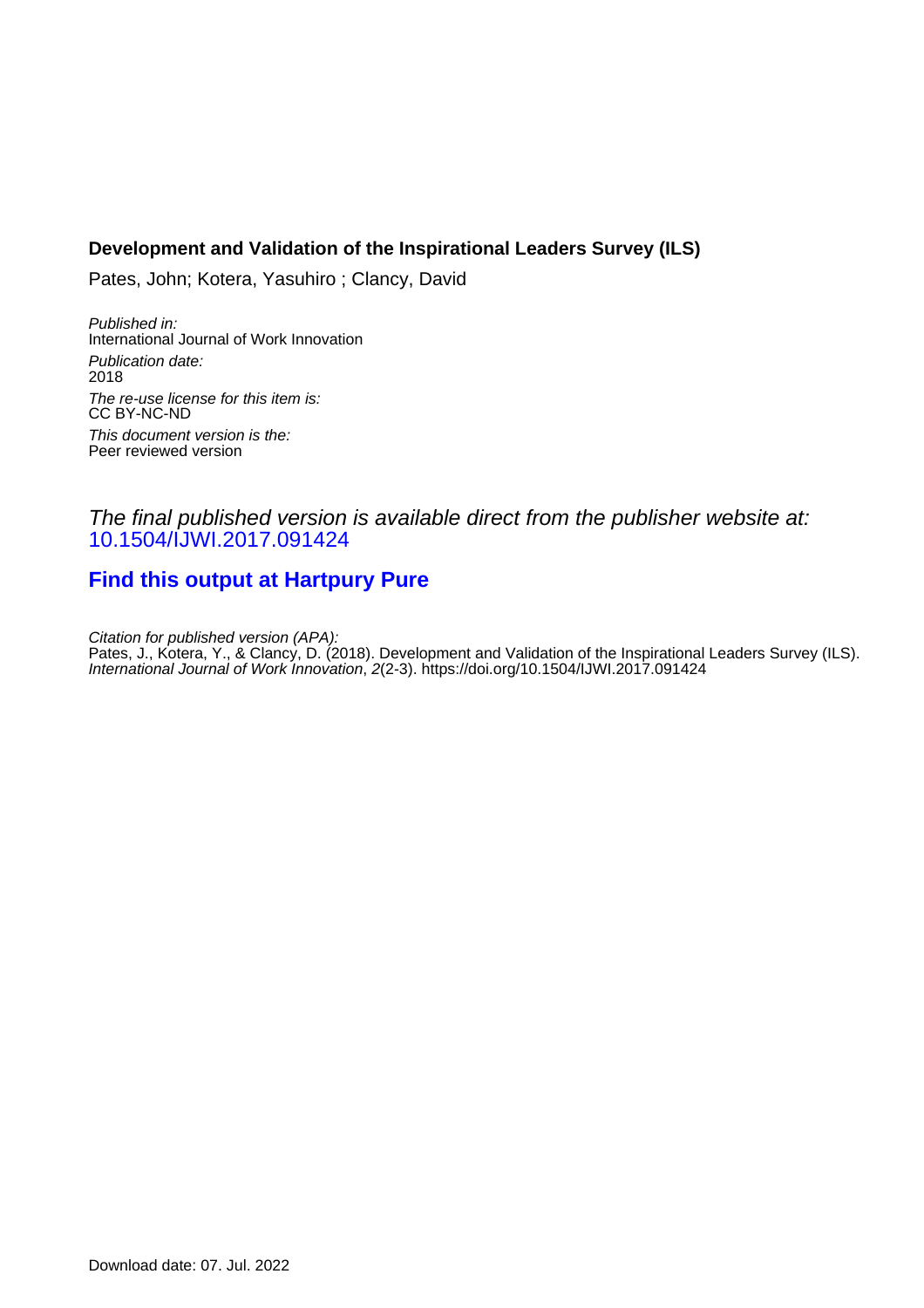# **Development and Validation of the Inspirational Leaders Survey**

## John Pates

HE Sport, Hartpury College, Hartpury House, Hartpury, Gloucester GL19 3BE, UK Email: j.pates@btinternet.com

## Yasuhiro Kotera\*

Online Learning, University of Derby, Kedleston Road, Derby DE22 1GB, UK Email: y.kotera@derby.ac.uk \*Corresponding author

## David Clancy

Business Education Research Group, University of Huddersfield, Queensgate, Huddersfield, HD1 3DH, UK Email: [D.M.Clancy@hud.ac.uk](mailto:D.M.Clancy@hud.ac.uk)

The final version of this article was published in the International Journal of Work Innovation and can be accessed at https://doi.org/10.1504/IJWI.2017.091424

**Biographical notes:** John Pates has been involved in performance coaching and education for the past 20 years. As a qualified sports psychologists, he has worked internationally including the European PGA golf tour. His list of clients consists of 50 Tour players including seven Ryder Cup stars, two World Cup champions and 15 tournament winners. He writes and delivers sports psychology programmes for the English Golf Union as well as the British and Swiss Professional Golf Associations.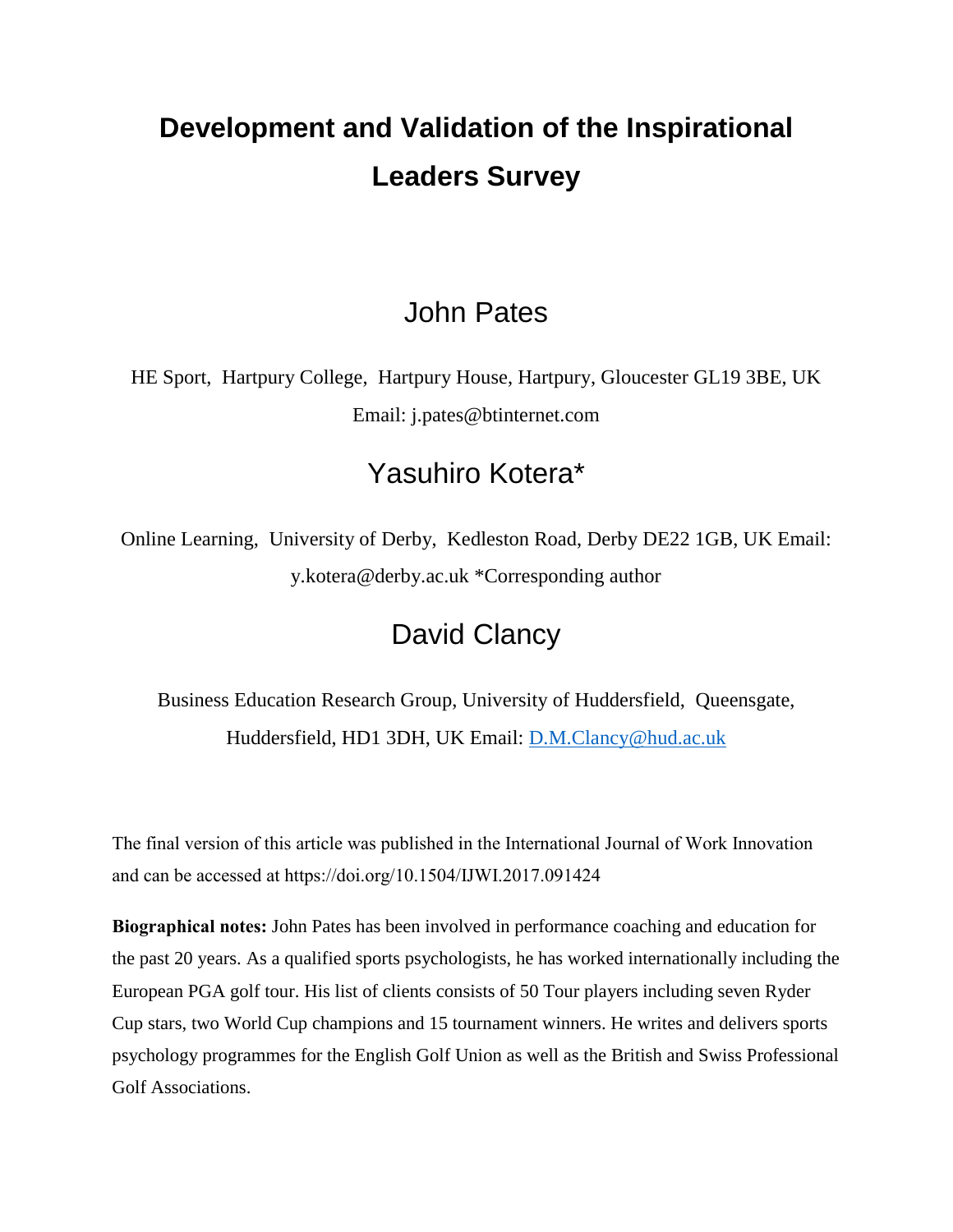Yasuhiro Kotera is an Academic Lead and the Chair of Research Ethics Committee at the University of Derby Online Learning, teaching in and leading counselling psychology programs, and considering the research ethics in the department. He is a certified neuro-linguistic programming (NLP) trainer and a registered counsellor/psychotherapist by the British Association for Counselling and Psychotherapy, working with people from diverse backgrounds internationally. His research areas include NLP, peak performance, cross-cultural psychology, and occupational mental health.

David Clancy is a Research Assistant at the University of Huddersfield. He has been exploring the influence personal epistemology has on teaching and learning in a higher education context. He has previously, also been instrumental in establishing a research institute into postcompulsory education, and a variety of research, evaluation and development programs.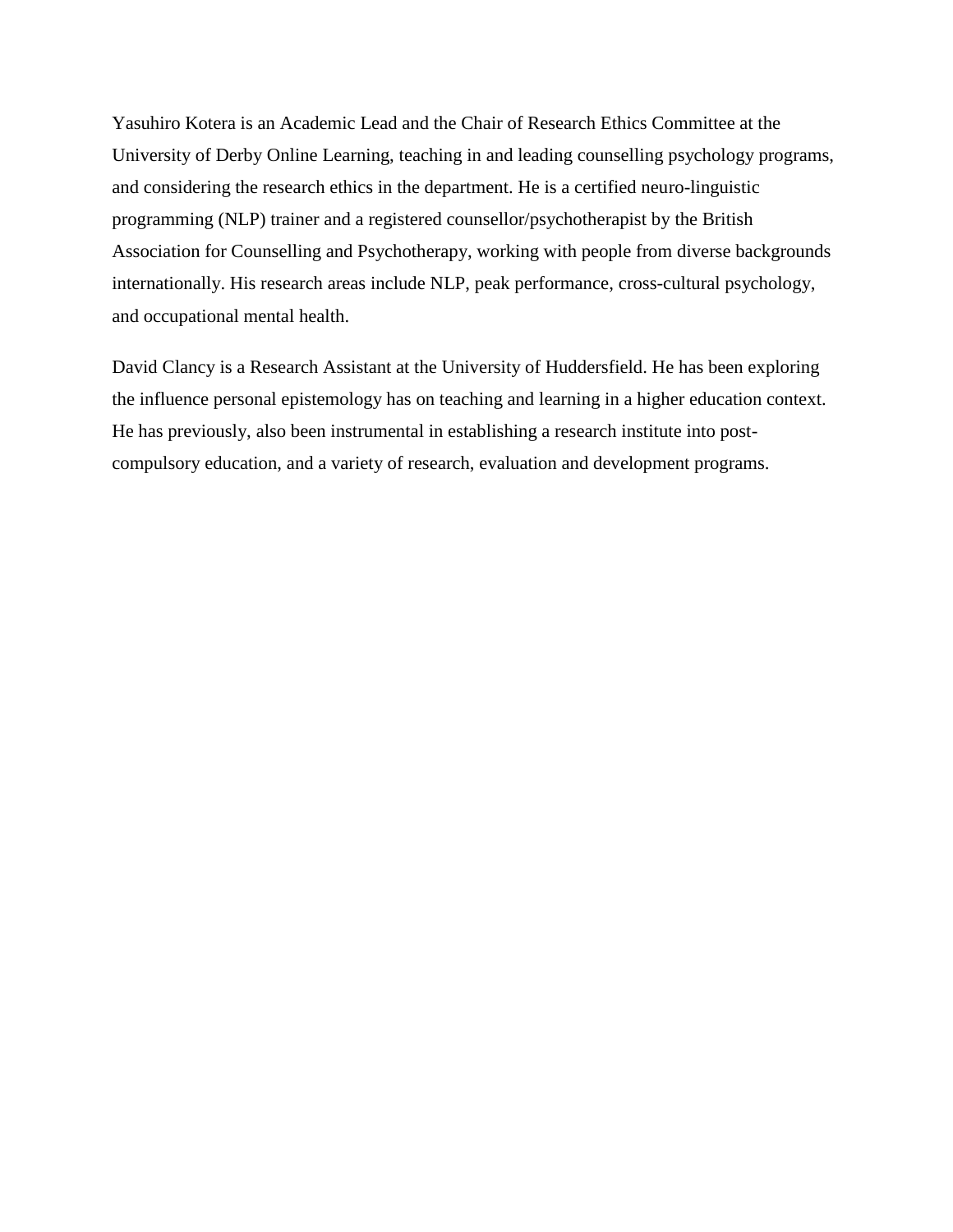## **Abstract**

The inspirational leaders survey (ILS) was developed to identify the behaviours and characteristics of inspirational leaders. The ILS aims to help businesses recruit inspirational leaders. Our literature review identified 75 inspiring behaviours. The items were examined through the exploratory factor analysis of 212 workers; and a confirmatory factor analysis of 248 workers in various industries. Two factors with nine items emerged as the best approximation of the population covariance matrix of the three models tested from the results. The factors were called 'individual behaviours (five items: desire to achieve success, determined to achieve goals, passionate about work, committed to achieve success, and hardworking)' and 'relationship behaviours (four items: ability to instil confidence in people, inspire others, offer hope to others, and offer stability and direction to others)'. The ILS can be used, especially by human resources in organisations, to identify and recruit inspirational leaders into their workforce.

**Keywords:** inspiration; leadership; management; recruitment; management behaviours; human resources; characteristics; recruiting survey; leaders survey; goal achievement; relationship behaviours; workplace enhancement.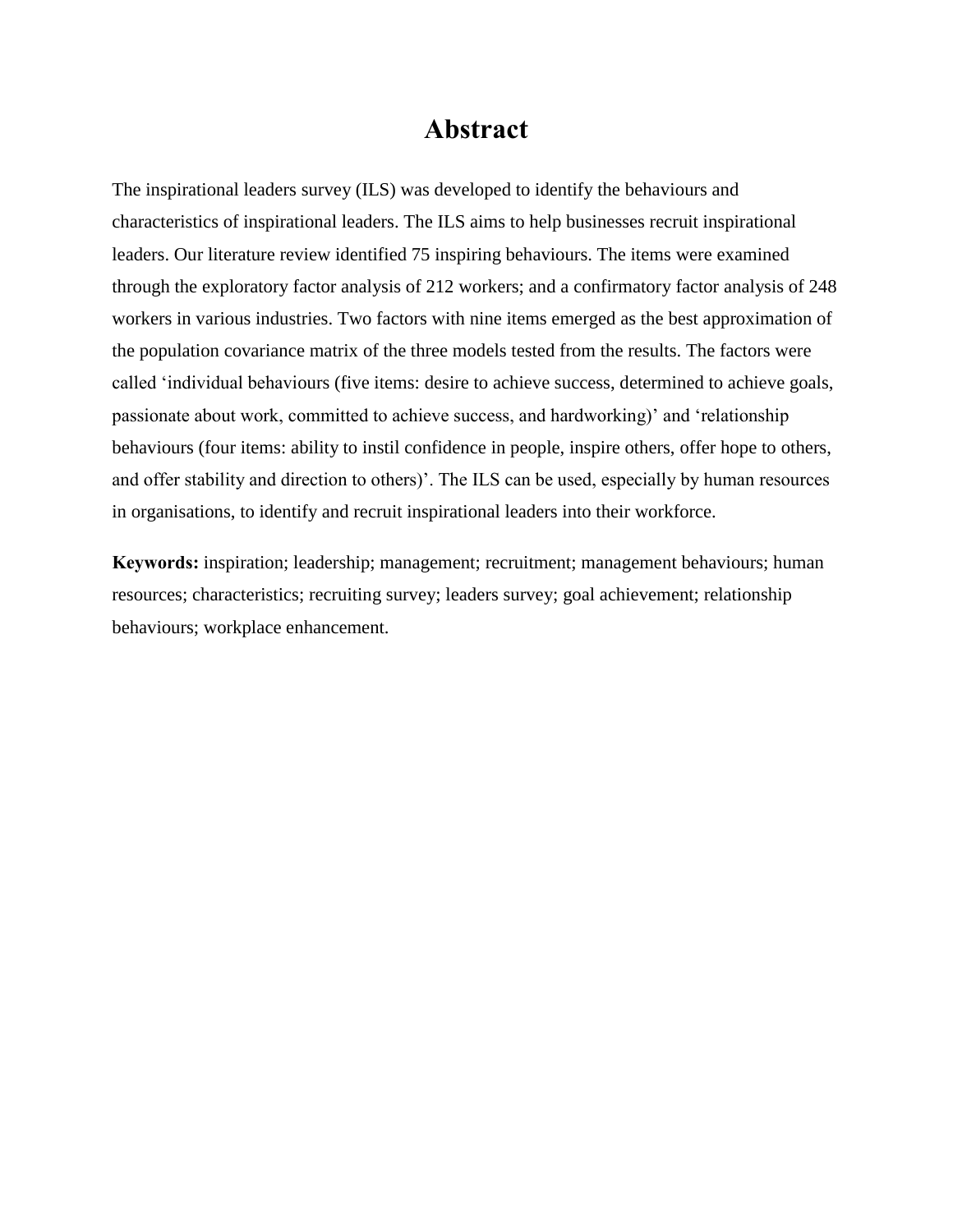#### **Introduction**

In the corporate world it is evident the leadership style of our managers is a major factor that determines the quality and success of an organisation (Weymes, 2002). The quest to uncover a leadership style that brings about the greatest corporate accomplishment has led academics to propose a number of conflicting theories. The most notable are trait theories (e.g., Stogdill, 1974), situational theories (e.g., Hersey and Blanchard, 1977), behavioural theories (see McGregor, 1960), contingency theories (e.g., Fiedler, 1967), transactional theories (Downton, 1973), and transformational theories (e.g., Bass, 1985).

Currently Bass's (1985) transformational theory dominates the scholarly landscape. Its popularity is fuelled by a large body of research that clearly shows transformational leaders have a positive effect on a number of key performance outcomes. For example, transformational leadership has been linked to confidence (Price and Weiss, 2013), effort (Arthur et al., 2011; Rowold, 2006), perceived competence (Price and Weiss, 2013), task and team cohesion (Price and Weiss, 2013; Callow et al., 2009; Smith et al., 2013), aggressive behaviours (Tucker et al., 2010), enjoyment (Price and Weiss, 2013), organisational citizen behaviours (Lee et al., 2013), satisfaction (Kao and Tsai, 2016), intrinsic motivation (Price and Weiss, 2013), and performance (Charbonneau et al., 2001).

To explain these findings leadership scholars have suggested leaders who use a transformational style of leadership influence their followers by inducing the mechanisms associated with intrinsic motivation, commitment, psychological empowerment, sacrifice, and needs satisfaction (Rowold, 2006; Zacharatos et al., 2000).

Bass's (1985) transformational theory was influenced by the early work of Burns (1978) and House's (1976) theory of charismatic leadership; and describes a style of leadership that is inspiring, developmental, values based, and intellectually stimulating (Bass and Bass, 2008). This is in stark contrast to other forms of leadership, which are based on the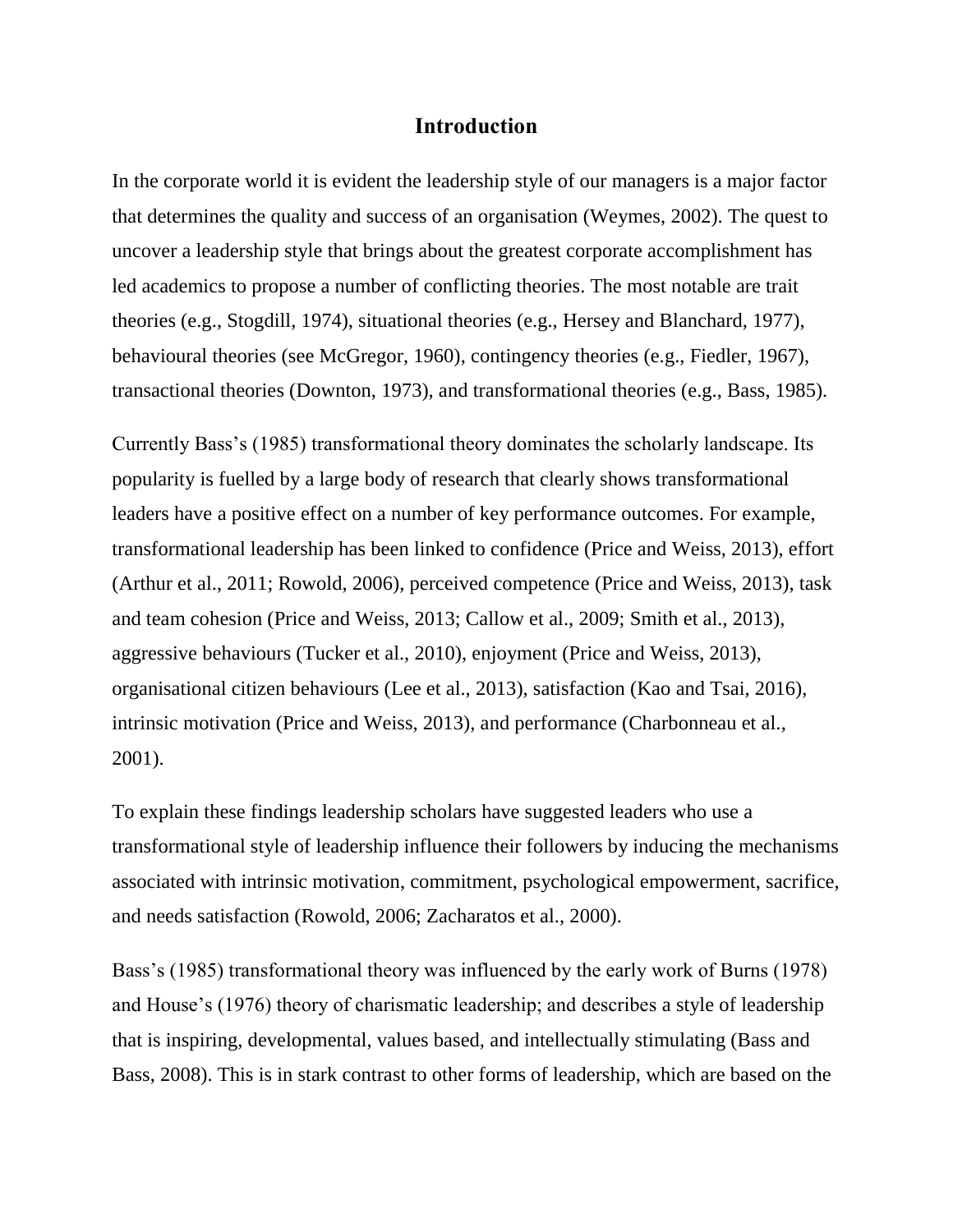use of rewards and sanctions or quid pro quo.

Mahatma Gandhi, Winston Churchill, John F. Kennedy, and Martin Luther King Jr. are classic examples of leaders that were transformational. These leaders of political life were charismatic and inspired people all over the world to do more and to be more. In its basic form transformational leadership can be divided into behaviours that can be described as charismatic and behaviours that can be described as inspirational (Bass and Bass, 2008). Bass (1985) suggests the charismatic leader is a role model who instils high ethical behaviour, and pride, whilst also gaining respect and trust. In contrast, inspirational leadership involves inspiring and motivating followers to reach ambitious goals that may have previously seemed unachievable.

Transformational theory has proved popular amongst leadership scholars because it has been operationalised and can be reliably measured by the multifactor leadership questionnaire (MLQ) (see Avolio et al., 1995; Bass, 1990; Bass and Avolio, 1993). Specifically, the MLQ measures behaviours that are associated with individualized consideration, intellectual stimulation, idealized influence (charisma), and inspirational motivation. Although the MLQ has received worldwide acclaim, it has been criticised for its ambiguity by Yukl (1999). For example, idealised influence (charisma) is not clearly differentiated from inspirational motivation, and there appears to be considerable overlap between these two behavioural constructs (Yukl, 1999). This casts doubt on the construct validity of this questionnaire and its utility for measuring the constructs it claims to measure. Clearly the development of a new psychometric instrument for measuring both charismatic and inspirational leadership behaviours is required.

Inspirational leadership has been recognised by many researchers (such as Weymes, 2002) as an important management competency, therefore this paper intends to develop a psychometric instrument that measures inspirational leadership. There is also a scarcity of empirical knowledge in this field. Indeed, whilst charismatic leadership has received considerable attention from the corporate community, inspirational leadership has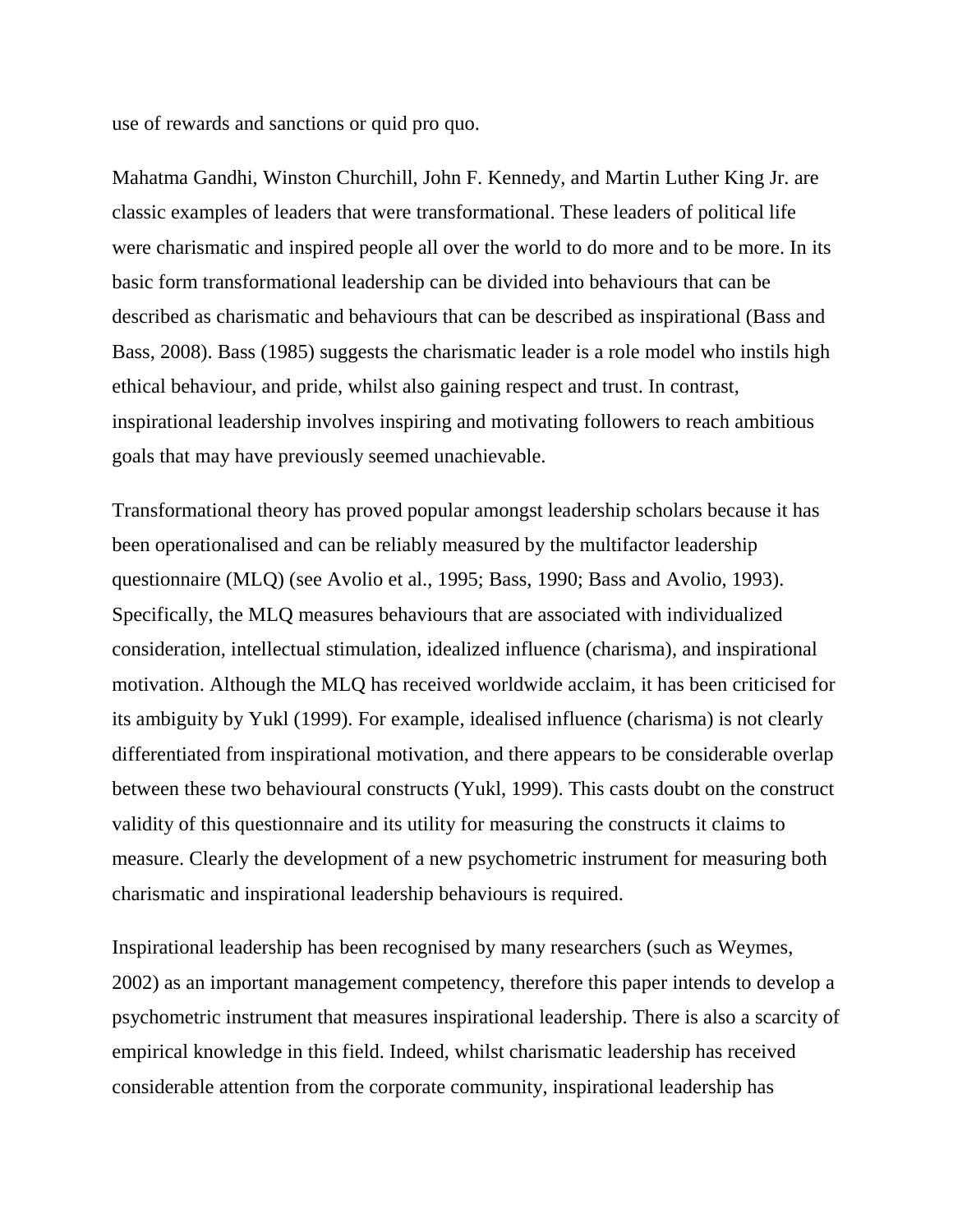received far less. This is surprising as a number of studies from the corporate world clearly show inspiration rather than charisma to be the most important leadership quality. For example, in a study by International Business Machines Corporation (2012), 1,700 CEOs in 64 countries were asked what were the most important behaviours their leaders should exhibit. Their results showed the three leadership behaviours that mattered most were the ability to focus intensely on customer needs, the ability to collaborate with colleagues, and the ability to inspire. Similar results were found in a study by Zenger et al. (2012). Using extensive 360° feedback data, gathered from 50,000 leaders who were assessed by approximately a half-million colleagues, these researchers found the ability to inspire was the most important leadership quality.

One of the first groups of researchers to investigate the behaviours of inspirational leaders was Thrash and Elliot (2003). In their pioneering study, Thrash and Elliot (2003) found inspiration to be an empirically valid independent construct that correlates positively with the behavioural activation system (BAS), extraversion, positive emotionality, positive affect, work-mastery component of need for achievement, intrinsic motivation, openness to experience, absorption (in which attention is directed toward beauty or other object qualities), creativity, perceived competence, self-esteem, and optimism. Using time-lagged antecedent and consequence analyses, Thrash and Elliot (2003) found openness to experience and work-mastery functioned as antecedents, whilst the other variables emerged as consequences. In summary, their study suggests openness and work-mastery facilitates inspiration, and inspiring leaders embrace these behaviours.

The instrument used by Thrash and Elliot (2003) to measure the traits of an inspirational leader is known as the Inspirational Scale (IS). Although the IS has excellent convergent, construct and predictive validity (see Thrash and Elliot, 2003) it was forged from a student population and may not capture the full experience of inspiration in corporate businesses. We suggest a more business specific measure is therefore required. Our research focuses on achieving this objective. A dearth of scholarly knowledge on inspirational leadership in the corporate literature led us to incorporate research from both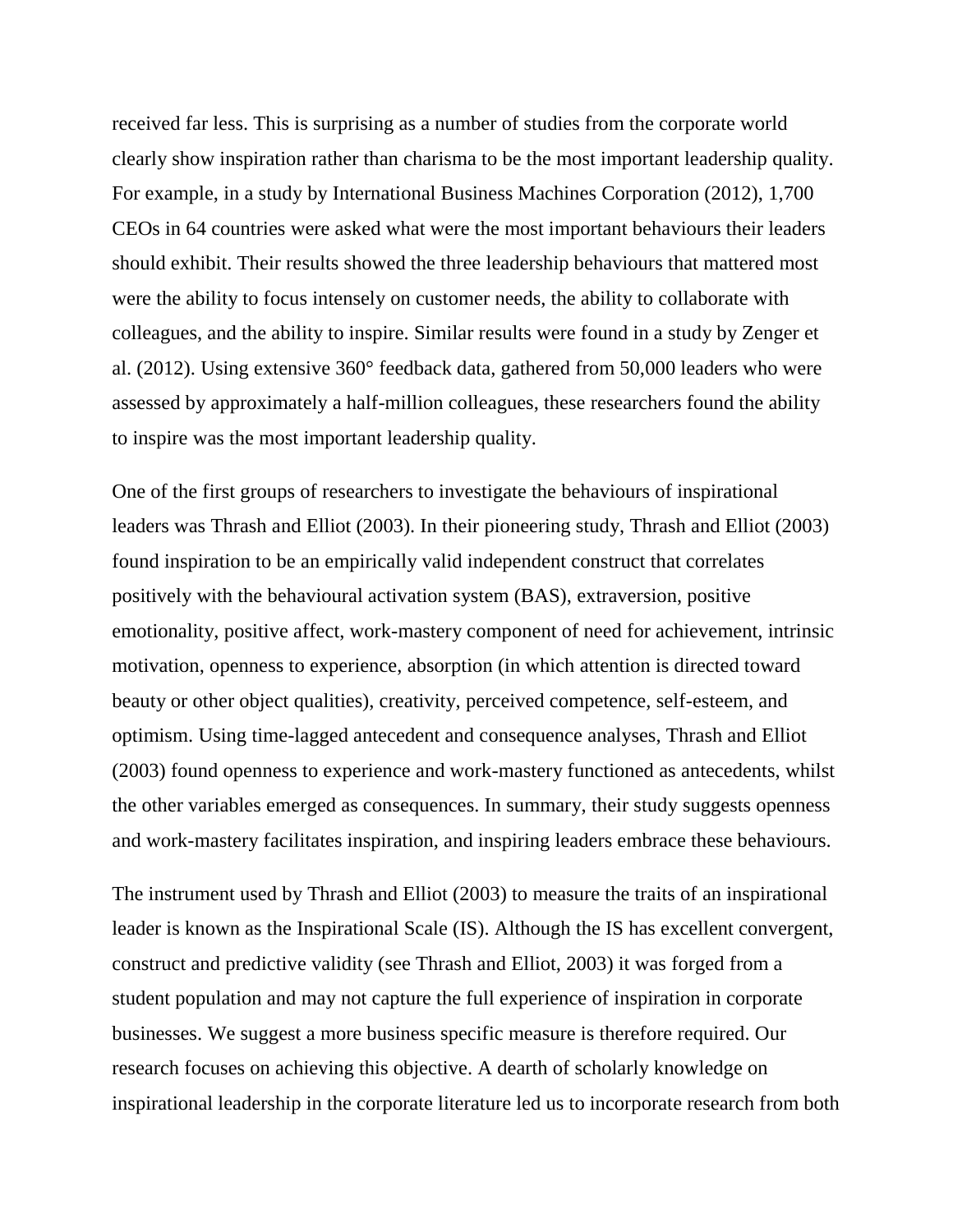the corporate and sport scholarly domains to develop our knowledge. Although Spitzer and Evans (1997) discussed the futility of comparing leadership in sport and business, Jones (2002) argued the behaviours of leaders in both domains are transferable. Thus the notion of using knowledge from both sport and business is appropriate (Jones, 2002).

The corporate world is perhaps best known for illuminating the behaviours of inspirational leaders. Warrilow (2012), for example, suggested inspirational leaders can create positive change in motivation, morale, and performance if they proactively engage in behaviours deemed as intellectually stimulating, which consider others. Other researchers namely Kouzes and Posner (2002) have suggested inspirational leaders make a difference by creating a vision and a positive, hopeful outlook. Inspirational leaders are also described by these researchers as energetic, creative, enthusiastic, exciting, passionate, good communicators and mediators of positive emotions.

In addition, Weymes (2002) describes inspirational leaders as hardworking, confident, reflective thinkers with a fearsome intellect. They are according to Weymes (2002) idea catalysts, energetic, tenacious, with a passion for work. They offer stability and direction and they can mobilise people. They coach and mentor rather than dictate and they are emotionally involved with the industry. Inspirational leaders can get the best from everybody; they are people orientated, and have time for everyone. They are problem solvers and focused, yet fun loving and jovial.

Unfortunately, Weymes (2002) did not provide any empirical support for his work, however, his study provided valuable insights into the possibility that the behaviours and practices of inspirational leaders may be shaped, modified, and even coached.

Another criticism of Weymes's (2002) is that he ignores the literature on successful performance from other academic sources such as sport. For example, researchers in the field of performance psychology are aware successful performance is a consequence of a person's ability to demonstrate a variety of behaviours and characteristics that are often referred to as mental toughness or the successful mind-set (Asken et al., 2010; Jones and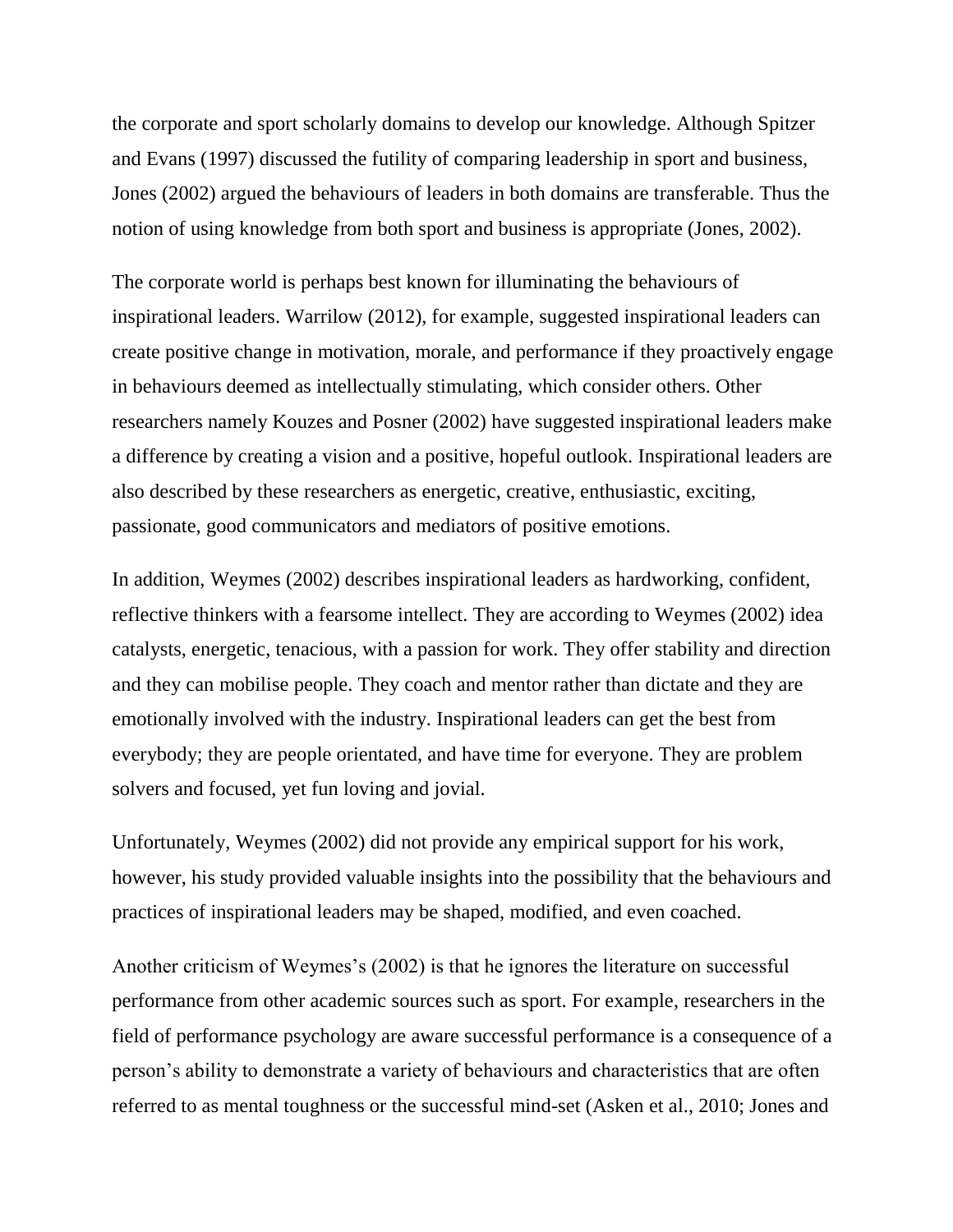Moorhouse, 2008; Weinberg, 2010; Gordon and Gucciardi, 2011). According to Gucciardi et al. (2014), mental toughness is the personal capacity to produce consistently high levels of subjective (e.g., personal goals or strivings) or objective performance (e.g., productivity) despite everyday challenges and stressors as well as significant adversities.

Mental toughness has a number of key elements:

1 affective Intelligence (the ability to regulate one's emotions and moods in any circumstance to facilitate performance)

2 desire to achieve success (an internalized, insatiable desire and commitment to consistently improve one's performance levels and achieve success)

3 resilience (the ability to withstand and bounce back from situations in which negative outcomes are experienced)

4 attention control (the ability to manage one's attention and focus over extended periods)

5 self-belief (an unshakeable self-belief in your physical ability to perform in any circumstance)

6 optimistic thinking (the tendency to expect positive outcomes in the future and to perceive oneself in a positive manner)

7 context intelligence (an awareness and understanding of the performance environment and how to apply this knowledge to the performance environment)

8 handling challenge (thriving when challenged to execute the required skill and procedures effectively)

9 obsessive passion (an intense feeling of love, enthusiasm and energy for one's occupation)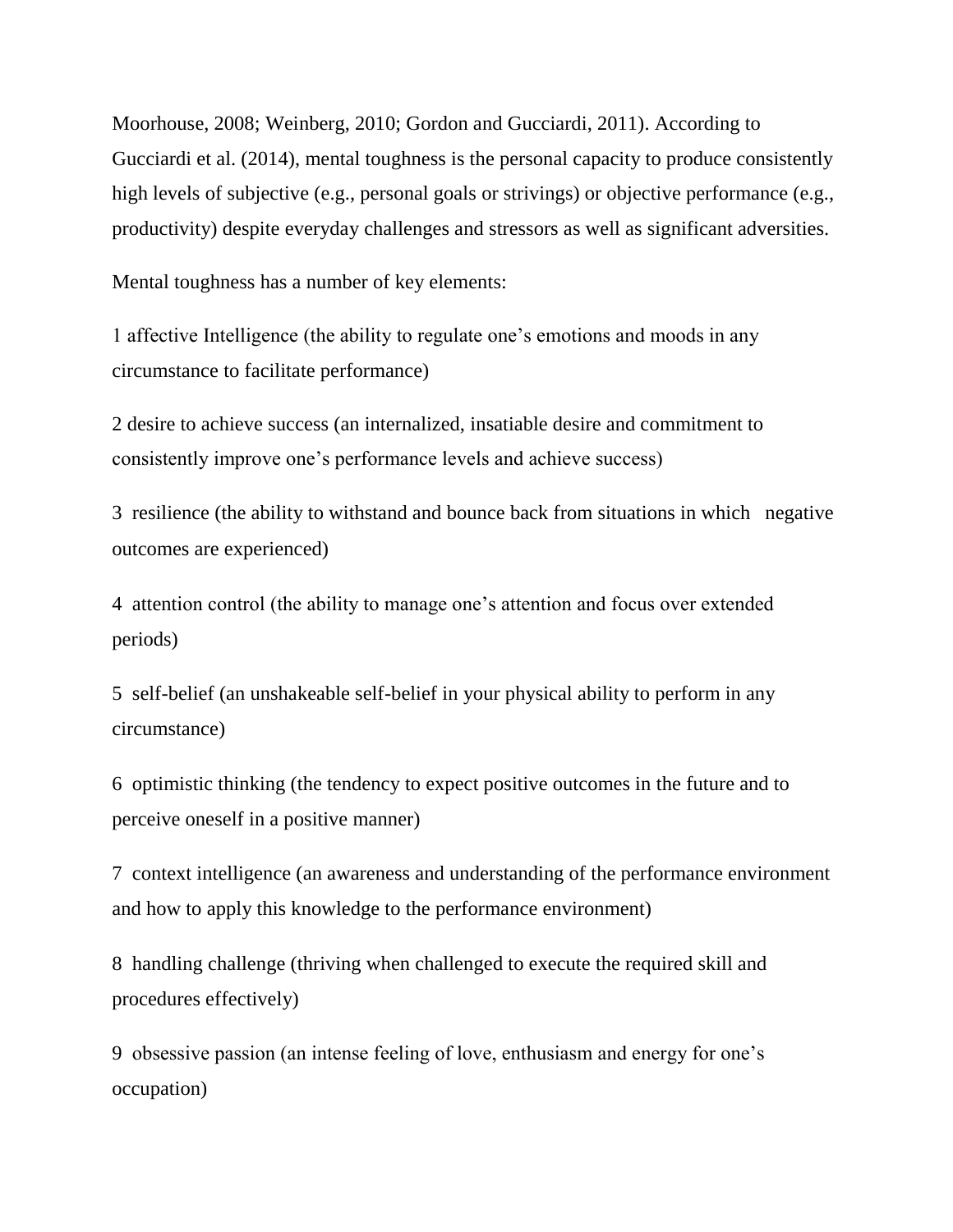10 hardworking (someone who works hard in all activities)

11 committed to achieve success (committed to a goal and making it happen) (see Gordon and Gucciardi, 2011; Gucciardi et al., 2014; Jones et al., 2002: Mattie and Munroe-Chandler, 2012; Middleton et al., 2004; Weinberg et al., 2011).

These key facets may be related to inspirational leadership and are included in our exploratory study.

To summarise, it appears the characteristics of inspirational leaders have received only limited empirical research. The aim of this paper is to explore the perceived behaviours and characteristics by developing and evaluating the psychometric properties of a selfreport questionnaire. We have named the psychometric measure the inspirational leaders survey (ILS), which is based on the work of Warrilow (2012), Weymes's (2002), Kouzes and Posner (2002), Gucciardi et al. (2014) and Thrash and Elliot (2003).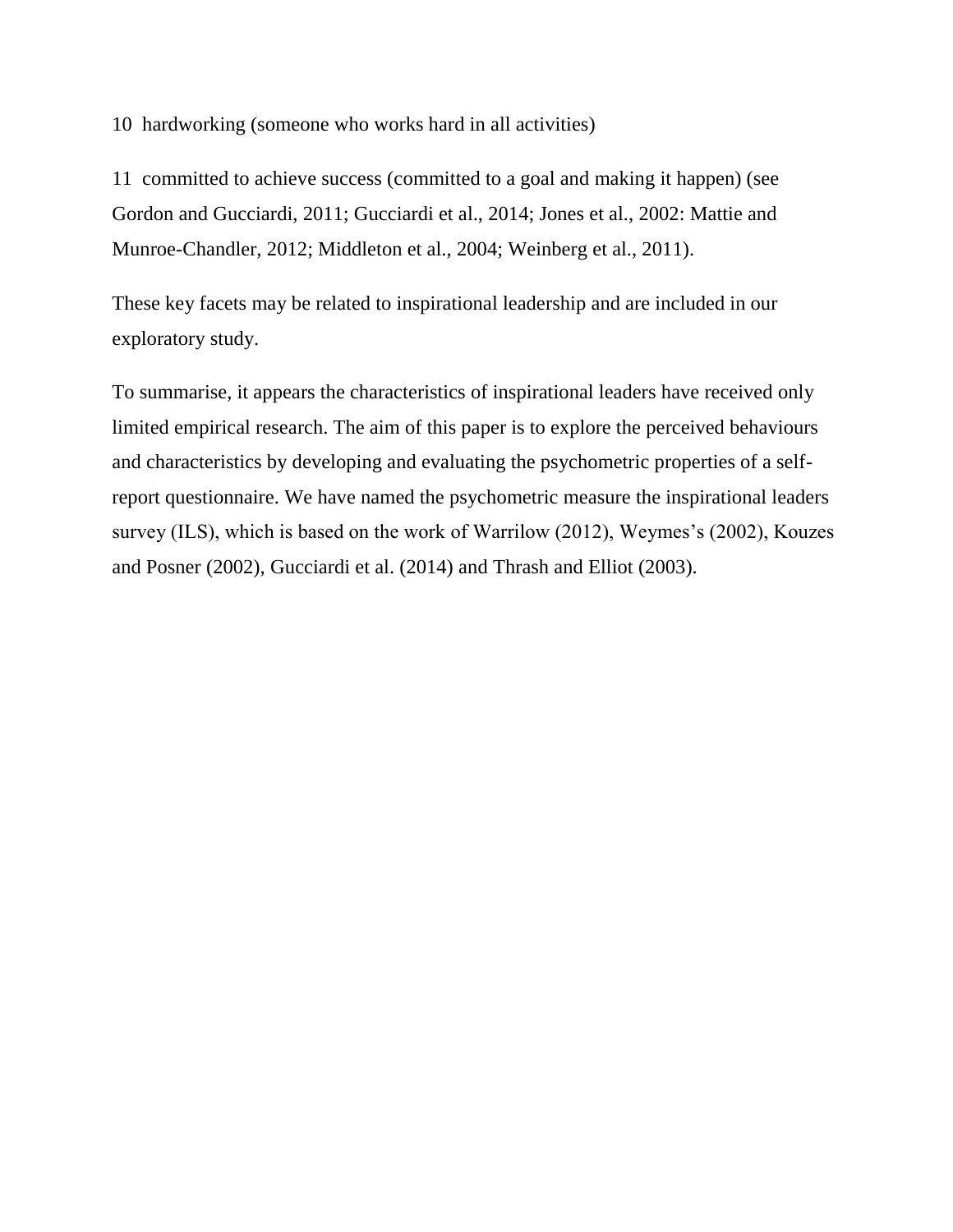## **Method**

When Goldberg and Digman (1994) discussed item selection in the development of questionnaires, they argued the selection of items 'is by far the single most important decision to be made in any investigation, and it should be guided by theory and/or findings from past research' (p.218). It is for this reason the authors utilised the Delphi method (Linstone and Turoff, 1975) to aid the process of developing the ILS.

The Delphi method involves using a small group of experts who design a questionnaire, which is then sent to a larger respondent group. After the questionnaire is returned, the expert panel summarises the results and develops a new questionnaire for the respondent group to assess. The respondent group then re-evaluates its original answers and provides a final summary and report. Ethical approval was granted by the research committee of the University of Derby.

In this study the Delphi method resulted in the authors generating a 100-item questionnaire. The items were newly crafted and targeted to measure the frequency with which the responders use inspirational practices and behaviours. The classification of inspirational leaders described by Weymes (2002) and the related literature on emotional intelligence (Goleman, 1996), mental toughness (Gucciardi et al., 2014), and transformational leadership (Kouzes and Posner, 2002) dictated the construction of the items. The authors were mindful of the advantages of an 'over inclusive item pool' for two reasons:

subsequent factor analysis provides evidence of which item belongs in a particular construct or else where with regard to *facets* (Reise et al., 2000), item sets with similar content that tap into narrow-band constructs are expected to display high item correlations. The process of arriving at the initial 100-item questionnaire for distribution and testing is described below and involved what can be described as 'overcompensating' in the initial stages of development when deciding the number of items required to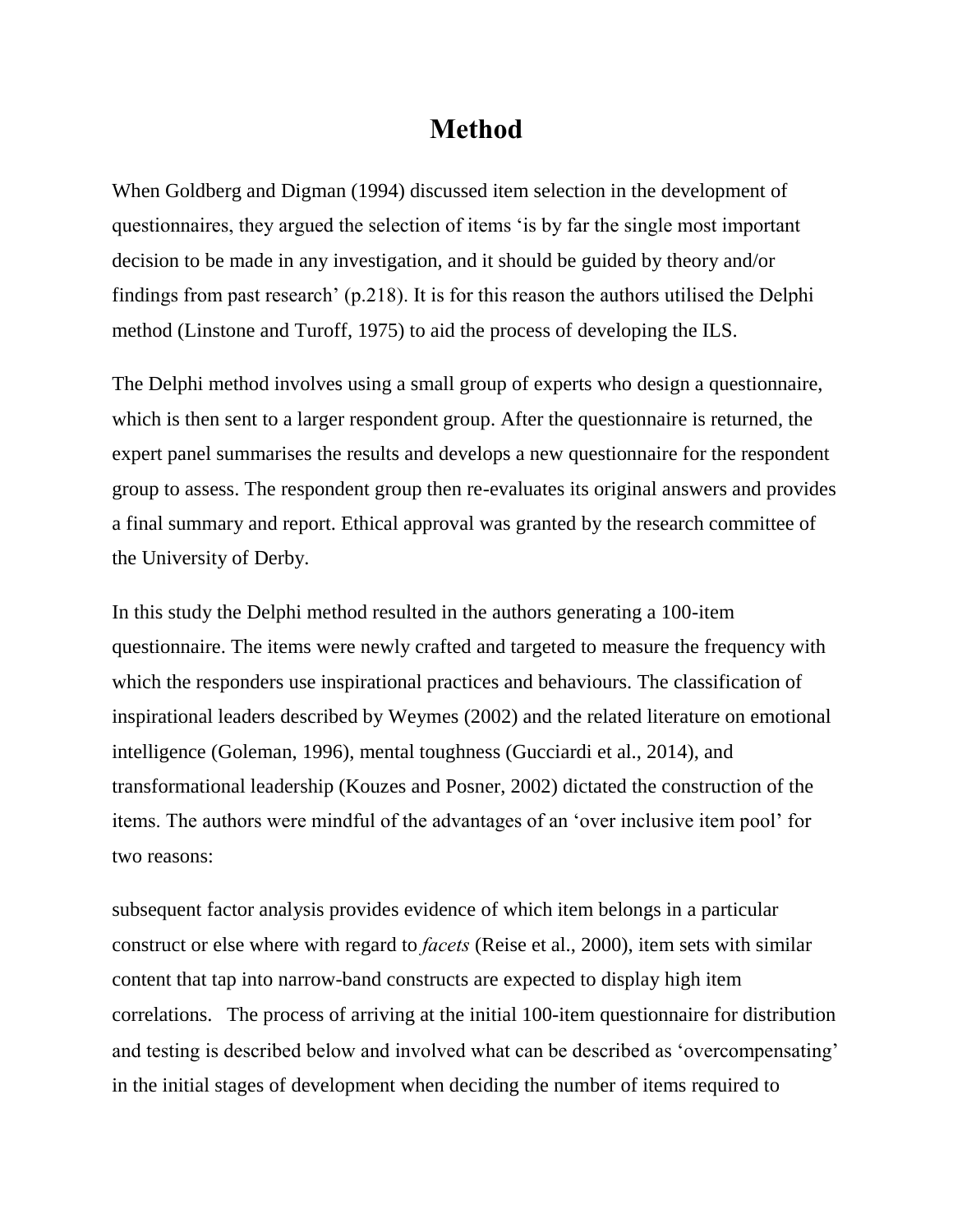encapsulate the theories on which the questionnaire was based. First, three psychology consultants rated the items content relevance. The psychology consultants were considered experts because they had a combined total of 66 years of experience within the field of psychology, had experience in questionnaire development, and were familiar with the literature on which the questionnaire drew. The panel of responders  $(n = 20)$ participated in an initial meeting where they were informed by the authors about the construction of the questionnaire and the population to be recruited in the validation process. Members of the panel were then sent a draft of the questionnaire to independently evaluate. After receiving the feedback from members of the panel, the authors amended the questionnaire accordingly. The questionnaire was then sent out to members of the panel to independently evaluate the questionnaire for a second time. After a period of two weeks the members of the panel and the authors met to discuss the suitability of items for inclusion in the ILS, and a consensus was reached about the inclusion, rejection, or revision of each item. This delayed two-week period permitted time for reflection whereby any further ideas could be discussed in the subsequent meeting. After this phase was complete, two heads of major institutions completed the revised questionnaire. In addition, twenty managers from various institutions including education, sport, hospitality, and tourism volunteered to participate as judges, completed the questionnaire. Subsequently, some minor revisions were made according to suggestions. Following this rigorous process, an initial version of the ILS consisted of 75 items with a five-point Likert-type format (see Sarason et al., 1987, for related constructs). This version of the questionnaire was then completed by a sample of 212 respondents and an exploratory factor analysis (EFA) was conducted on the data collected. Following this procedure a confirmatory factor analysis (CFA) with data collected from a further sample of 248 respondents who also completed the same version of the ILS to test the three alternative models that emerged from the EFA. *2.1 Participants* In total 460 participants (age range 25-55, M = 39.40, SD = 8.69 years), who were located in the UK, completed the inventory: 212 for the EFA and 248 for the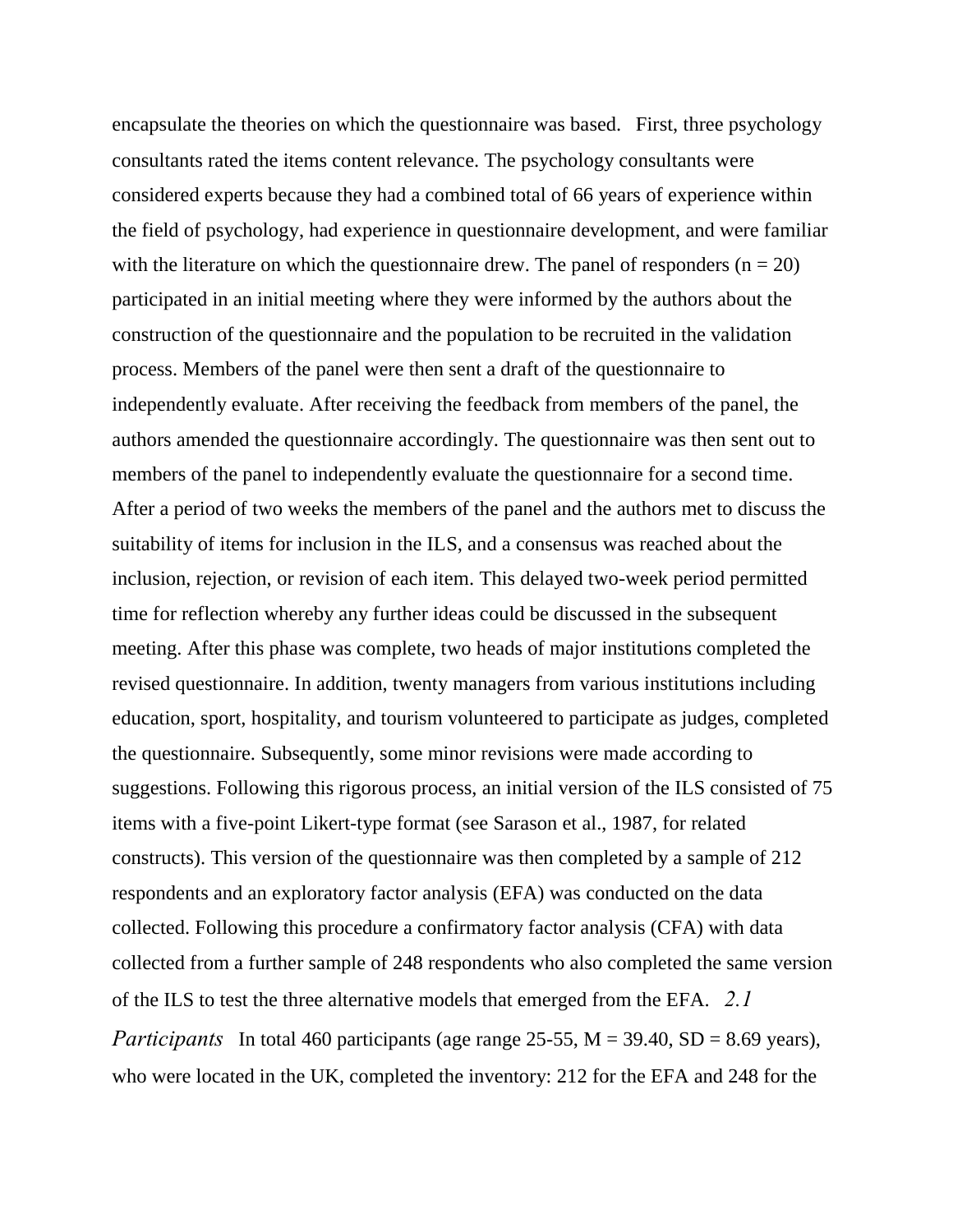CFA. The sample was drawn from individuals who were managers in large business organisations, with at least one year of managerial experience. The gender split for the total sample was 232 (50.43%) female and 228 (49.57%) male participants. There were no non-respondents.

### *Procedure*

Participants were informed of the nature of the study being undertaken and that their involvement in the research was voluntary. No obligations were placed upon potential respondents nor were any inducements employed to recruit the sample. All participants gave written consent before any data was collected.

The ILS was then distributed personally to the participants. When fully completed the ILS was handed back to one of the authors who was present at all times. This ensured no conferring between participants took place whilst completing the questionnaire.

## *Exploratory factor analysis*

The protocol adopted for the EFA was maximum likelihood and rotation of the matrix of loadings via oblique rotation using the direct oblimin rotation technique with the conventionally accepted cut-off of 0.40 as the threshold required for inclusion in the matrix (Stevens, 1992). A scree plot was used to determine the number of factors emerging from the data. The scree test is the suggested and preferred method of deciding the number of factors suggested by the data. It is, apart from exceptions, a relatively simple and quick way of representing factors within data in a visual format. The scree test provides a number of data points above a 'break', which are the number of factors it is suggested are retained. If a number of data points are clustered around the break (elbow shape), multiple factor analyses are required; this may involve setting the number of factors to retain (Costello and Osborne, 2005).

To confirm and supplement the decision from the scree plot, multiple test runs were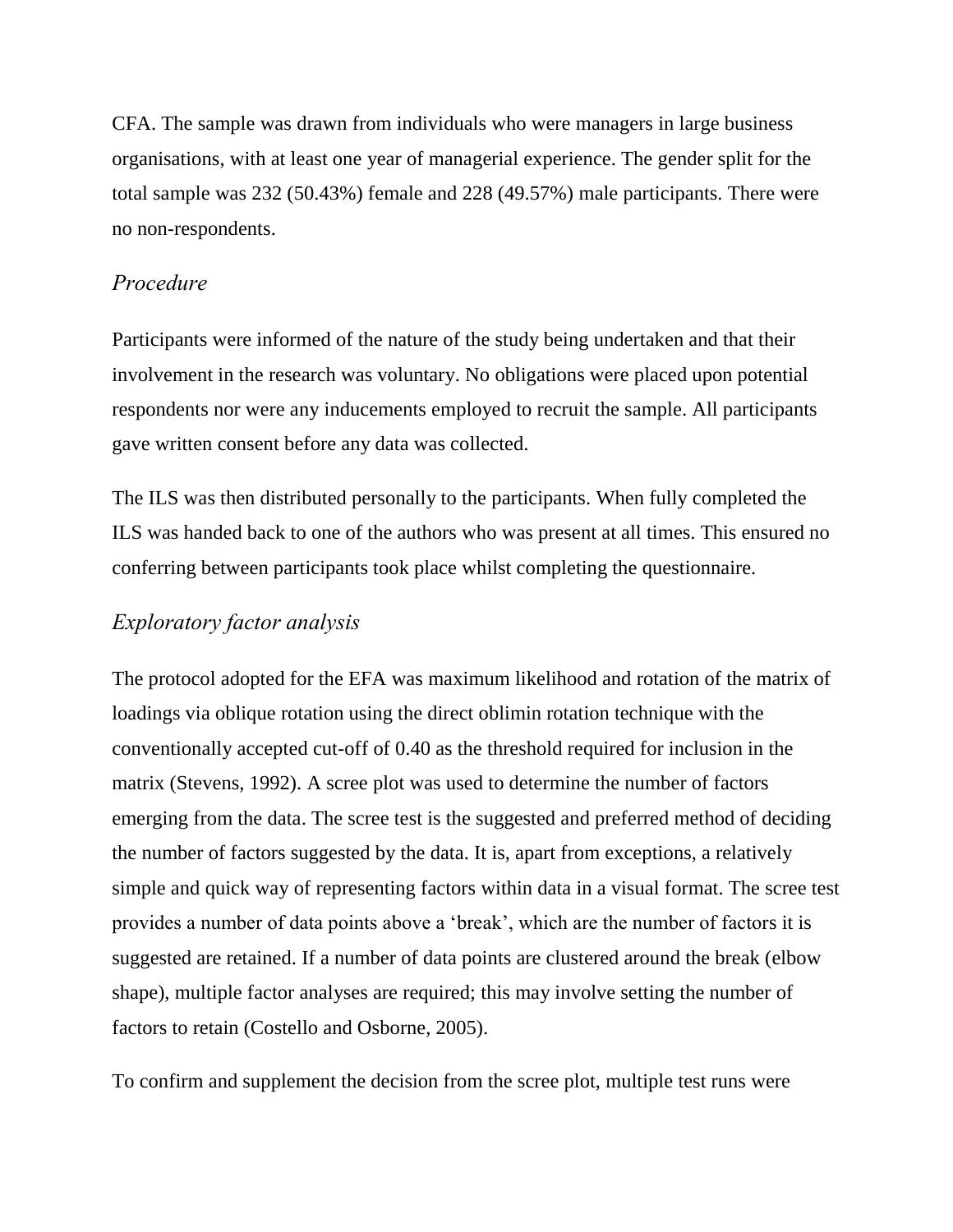conducted to establish the number of factors in the data set. This is regarded as the best methodology for the process for 'pure' factor analysis as opposed to using the default SPSS setting of principal components analysis (PCA), and rotating the matrix of loadings via orthogonal, varimax rotation.

The decision to select the protocol used for the EFA in this paper and not the default settings, which are widely used, has solid foundations. The default settings in SPSS (PCA, eigenvalue above 1, and varimax rotation) can lead to the belief the researcher has undertaken a factor analytic approach. However, this is not the case as PCA and pure factor analysis differ in important ways. For example, components analysis tends to overestimate factor loadings and therefore yields correlations that are negatively biased (Borgotta et al., 1986; Reise, et al., 2000). In addition, PCA creates summaries of observed variables that are effects rather than the actual causes of the variable correlations (Reise et al., 2000). Conversely, factor analytic procedures result in a correlation matrix with estimated communalities, the goal of which is to extract the optimum number of latent variables to explain correlation among the items (Reise et al., 2000). As Gorsuch (1997) states 'the default procedures of many statistical packages ... is no longer adequate for exploratory factor analysis' (p.532).

Moreover, using the eigenvalue above 1 criteria based on PCA consistently leads to the retention of too many factors (Zwick and Velicer, 1986). Costello and Osborne (2005) cited Velicer and Jackson (1990) who stated eigenvalue above 1 is among the least accurate methods for selecting the number of factors to retain. In fact, eigenvalue has nothing at all to do with the reliability of a factor (Cliff, 1988). For a more comprehensive discussion about the problems with using eigenvalue above 1 for factor extraction, see Lee and Comrey (1979).

Reise et al. (2000) cite a number of 'compelling reasons to consider oblique rotations' (p.292). Amongst these are oblique rotation methods produce orthogonal solutions if appropriate oblique rotations meet simple structure criterion better than orthogonal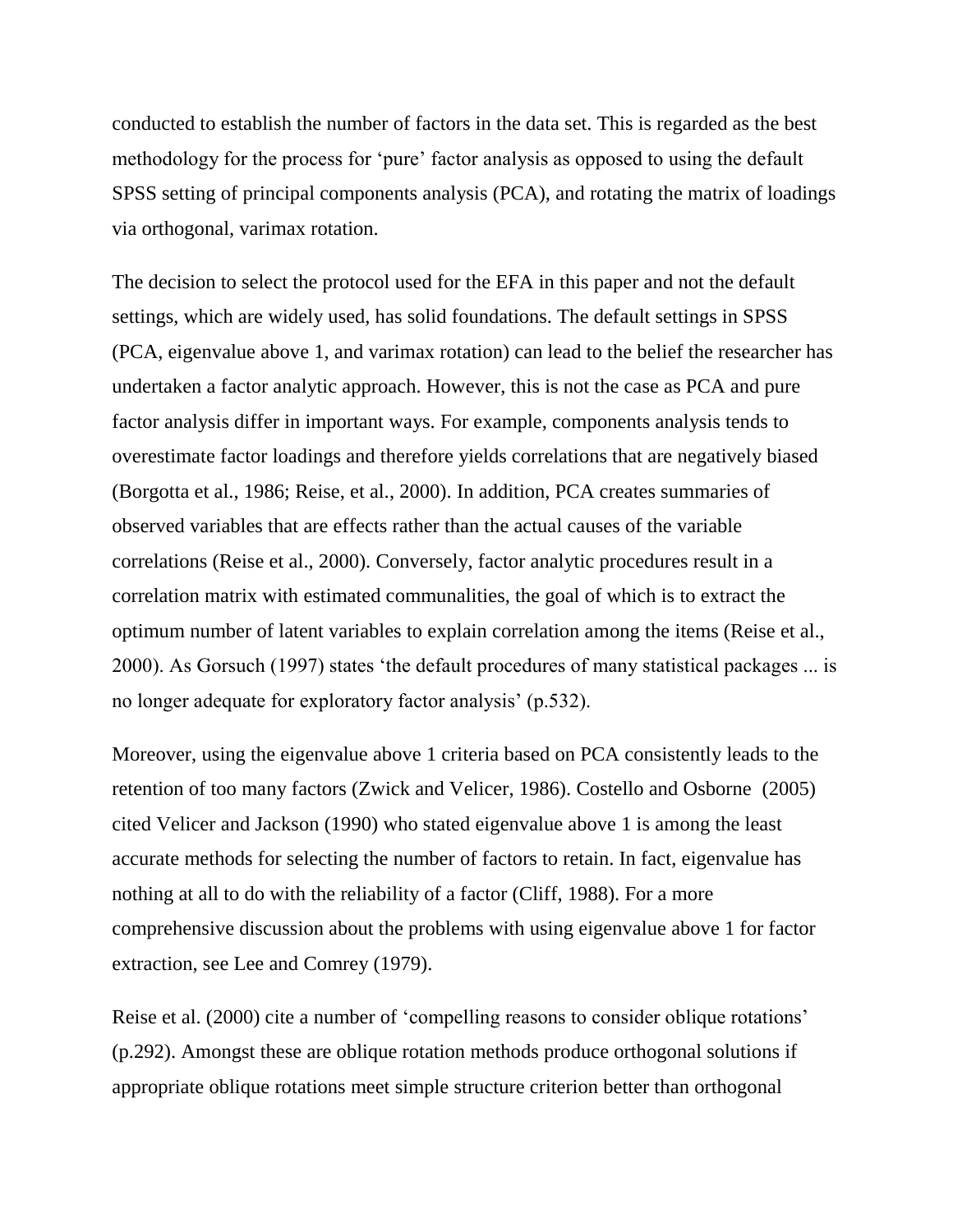rotations oblique rotation is superior in terms of factor replicability (Dielman et al., 1972; Gorsuch, 1970) it is unreasonable to assume variables are uncorrelated; thus oblique rotation represents more realistic modelling of psychological constructs. In essence, if factors are truly uncorrelated, orthogonal and oblique rotations produce nearly identical results (Costello and Osborne, 2005). However, as stated previously, oblique rotation subsumes orthogonal rotation in that as stated above it produces orthogonal solutions if appropriate. Orthogonal solutions, on the other hand, do not produce oblique solutions. The view of the authors, which is based on the literature, is therefore the preferred protocol should be oblique rotation.

#### *EFA results*

The scree plot suggested four factors (latent variables) would be a suitable representation of the data. However, as recommended by Costello and Osborne (2005), multiple test runs were conducted to establish the number of factors in a data set.

A number of iterations were required to arrive at an acceptable solution due to items cross-loading on more than one factor, not having a sufficient loading or not loading at all in the rotated factor solutions.

This resulted in three suitable models. Model 1 (Tables 1 and 2) contains two latent variables (factors) totalling nine items (all above 0.523). Model 2 (Tables 3 and 4) contains three latent variables totalling ten items (all above 0.471). Model 3 (Tables 5 and 6) contains four latent variables (factors) totalling ten items (both above 0.496).

In Model 1, a two-factor model, four items loaded onto Factor 1 and five items onto Factor 2. It is clear from Table 2 that the items for Factor 1 relate to individual diligence, determination and motivation. This factor was labelled 'Individual.' Items for Factor 2 suggest someone who is prepared to motivate and mentor the development of others, and this factor was labelled 'Relational.'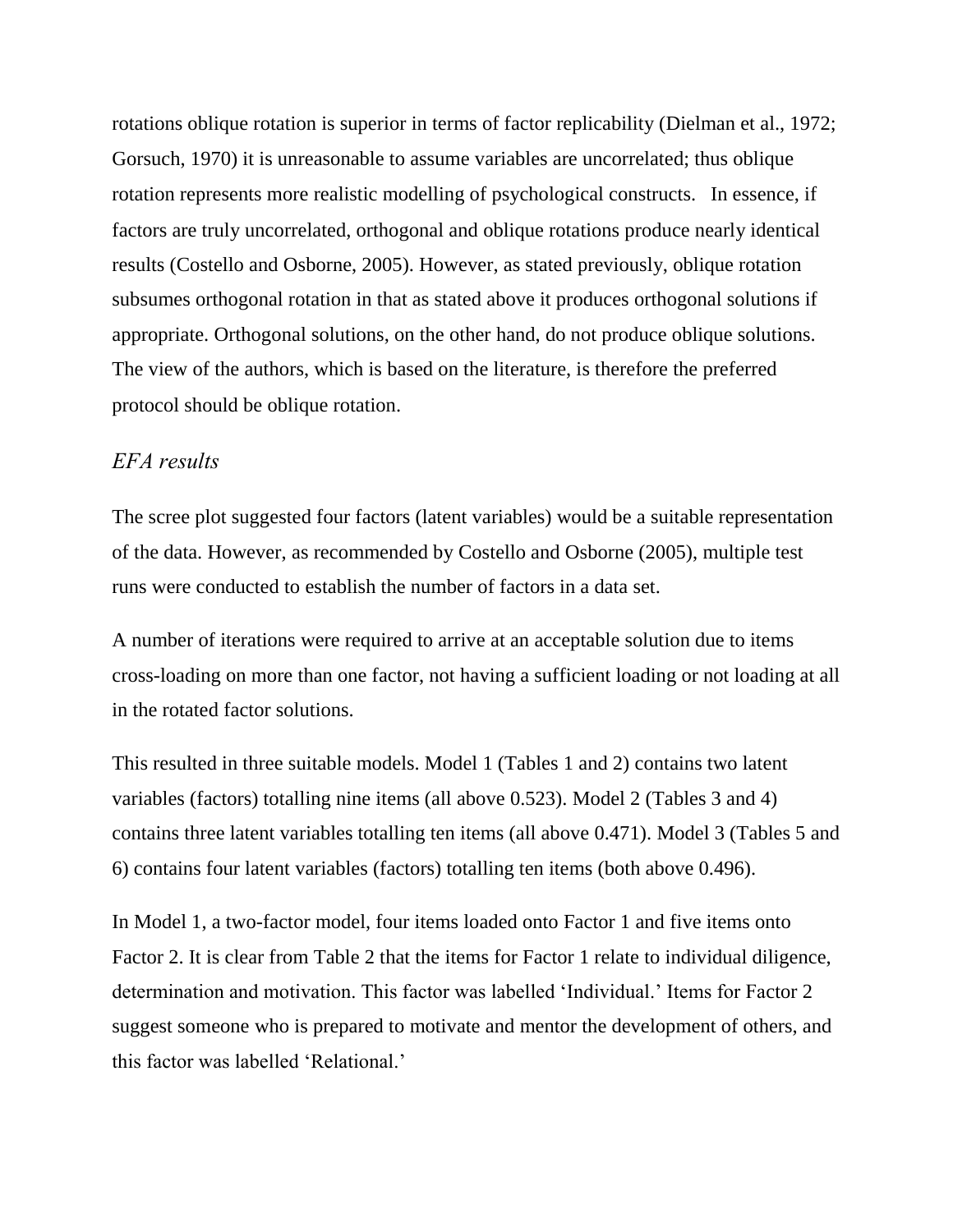In Model 2, a three-factor model, two items loaded onto Factor 1, three items onto Factor 2 and five items onto Factor 3. It is clear from Table 4 that the items for Factor 1 relate to creative problem solving. This factor was labelled 'Creativity.' Items for Factor 2 suggest again, an individual who is determined and diligent; this factor was labelled 'Individual.' Items for Factor 3 suggest someone who is willing to mentor the development of others, and this factor was labelled 'Relational.'

In Model 3, a four-factor model, two items loaded onto Factor 1, two items onto Factor 2, three items onto Factor 3, and three items onto Factor 4. It is clear from Table 6 that the items for Factor 1 relate to a determined, diligent individual. This factor was labelled 'Individual'. Items for Factor 2 suggest emotional awareness or intelligence; this factor was labelled 'Emotionality'. Items for Factor 3 suggest creative problem solving, and this factor was labelled 'Creativity'. Items for Factor 4 suggest someone who is prepared to mentor the development of others, and this factor was labelled 'Relational'.

EFA is a method that allows for the reduction of a large body of data; however, it does not allow for the falsification of a particular model. There are no objective statistical criteria to determine the solution with the optimal number of factors (Hyland et al., 2013).

Hyland et al. (2013) point out that CFA on the other hand, is a theoretical plausible model deemed to describe the underlying structure of a particular measure [see Bollen (1989) for discussion on the relative strengths and benefits of EFA and CFA].

Tables 1–4 show development and validation of the ILS.

#### **Table 1**

*Factor* 

Factor eigenvalues and variance percentages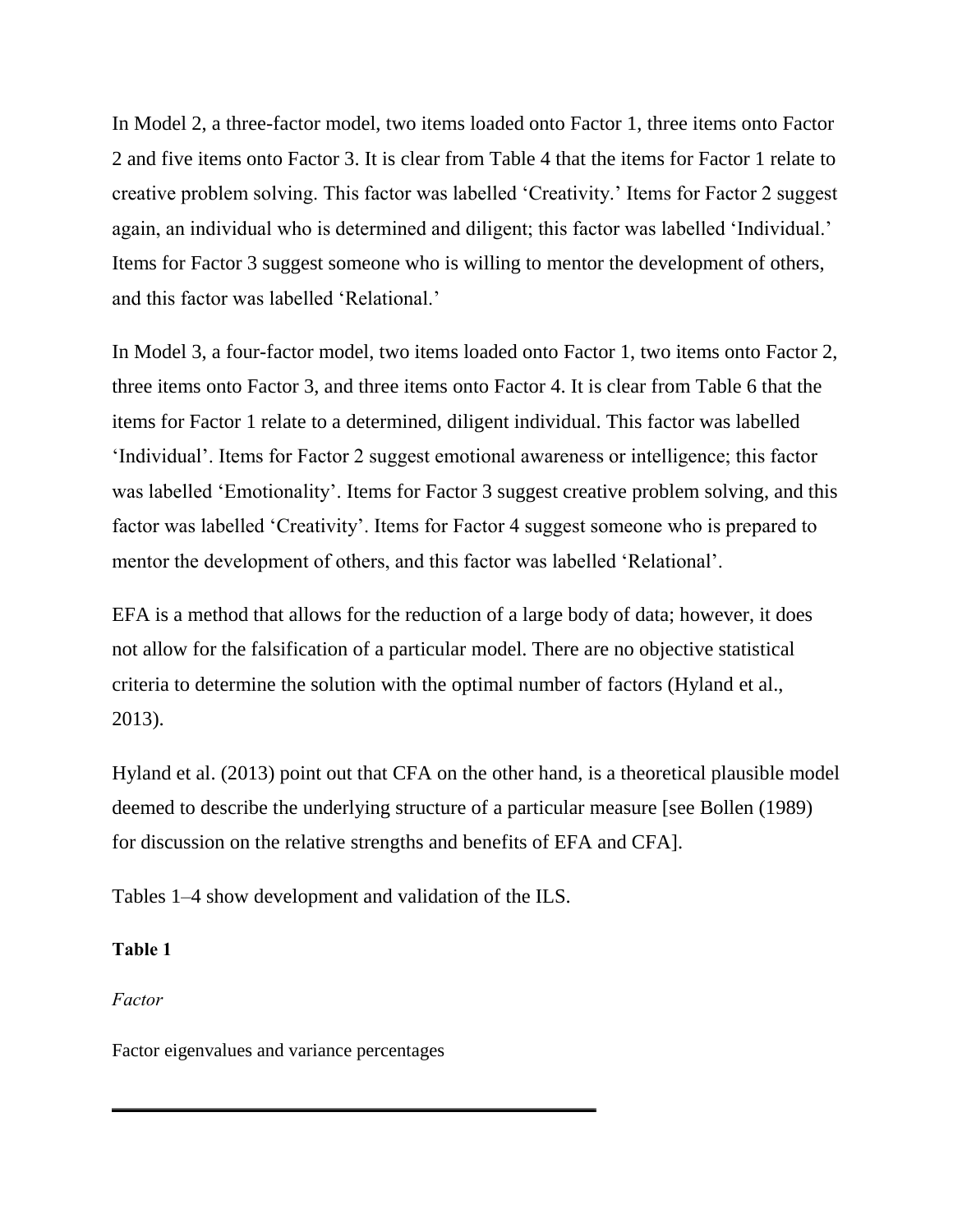#### *Eigenvalue*

*Model 1 Variance contribution of factor* 

33.532 22.971

*Cumulative variance* 

33.532 56.502

*Factor 12* 

.839 .736 .650 .629

.791 .624 .604 .541 .523

*Cumulative variance* 

32.291 49.633 61.269

1 3.018 2 2.067

**Table 2** Factor pattern matrix **–** model 1 *Item number* 

<u> 1989 - John Barnett, fransk politiker (d. 1989)</u>

48. You have the ability to bring out the best in people 68. You give hope to others around you 47. You inspire others 23. You have the ability to instil confidence within people 40. You are determined to achieve your goals

44. You are passionate about your work 43. When you set out to achieve something you are 100% committed 72. You have the desire to achieve success 38. You are hardworking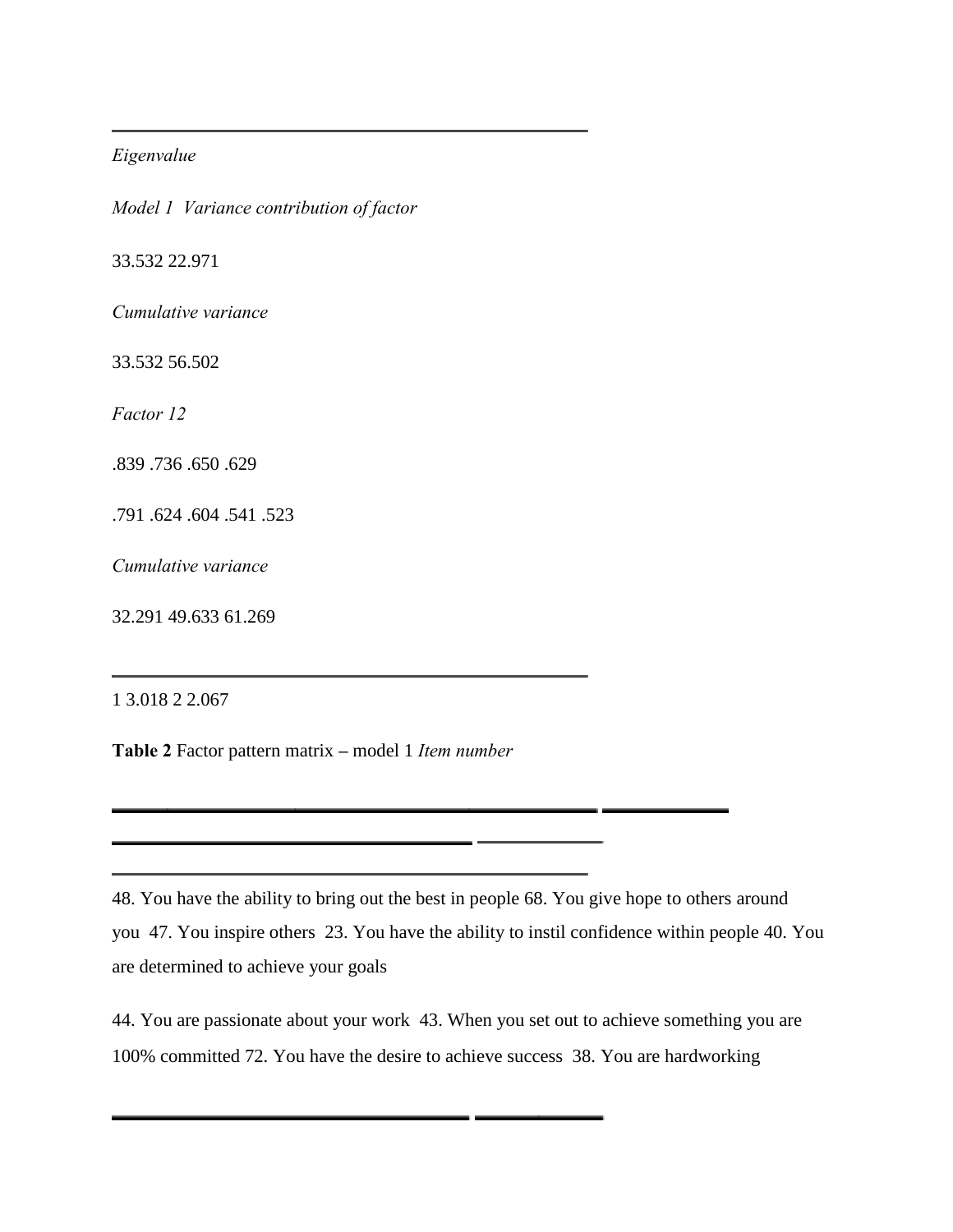#### **Table 3**

*Factor* 

1 2 3

Model 2 factor eigenvalues and variance percentages

*Eigenvalue* 

3.229 1.734 1.164

*Model 2 Variance contribution of factor* 

32.291 17.341 11.636

*Development and validation of the inspirational leaders survey* 

181

**Table 4** Factor pattern matrix **–** model 2 *Item number* 

63. You have a constant stream of ideas 64. You find it easy to find creative/innovative solutions to problems 40. You are determined to achieve your goals 72. You have the desire to achieve success 44. You are passionate about your work 68. You give hope to others around you 23. You have the ability to instil confidence within people 20. You enjoy the 'cut and thrust' of the business environment 18. You are seen as someone who offers stability and direction 47. You inspire others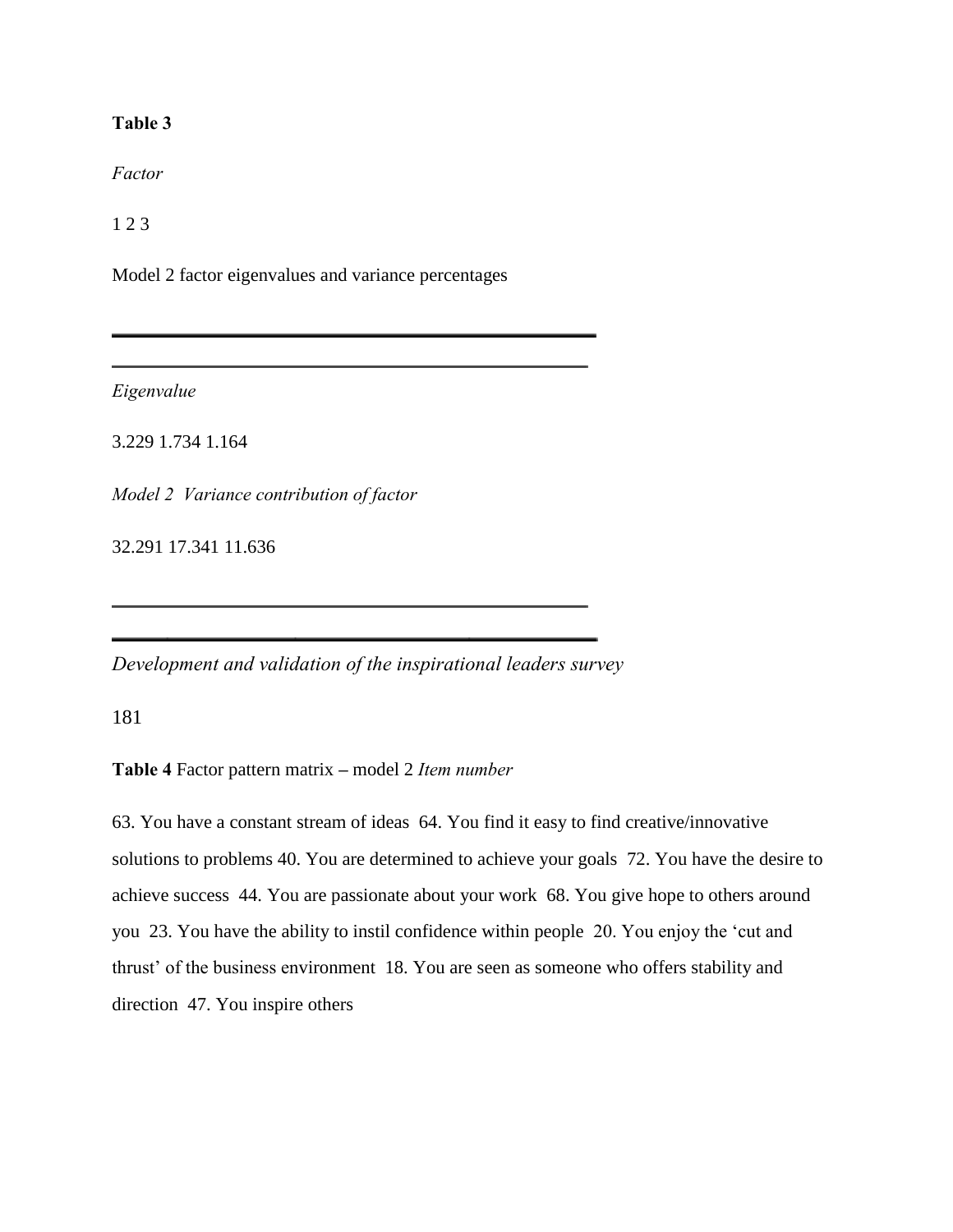### *2.4 Confirmatory factor analysis*

*Factor 123* 

1.027 .541

1.023 .521 .471

.739 .703 .603 .580 .579

To further develop, test and corroborate the findings from the initial EFA and to clarify the results, CFA was undertaken to establish the most appropriate model from the two, three, and four factor solutions. The same data collection procedure as the EFA was followed.

#### *CFA results*

The overall fit of each model was undertaken using the maximum likelihood method to establish the relative fit between models using a range of goodness-of-fit statistics and assessment of the appropriateness of the model parameters. The  $\chi^2$  statistic assessed the sample and implied covariance matrix, and a good fitting model is indicated by a nonsignificant result. However, the  $X^2$  statistic is strongly associated with sample size, and as such good models tend to be over-rejected. Therefore, Tanaka (1987) suggested that a model should not be rejected simply on the basis of a significant  $X^2$  result. Accordingly, it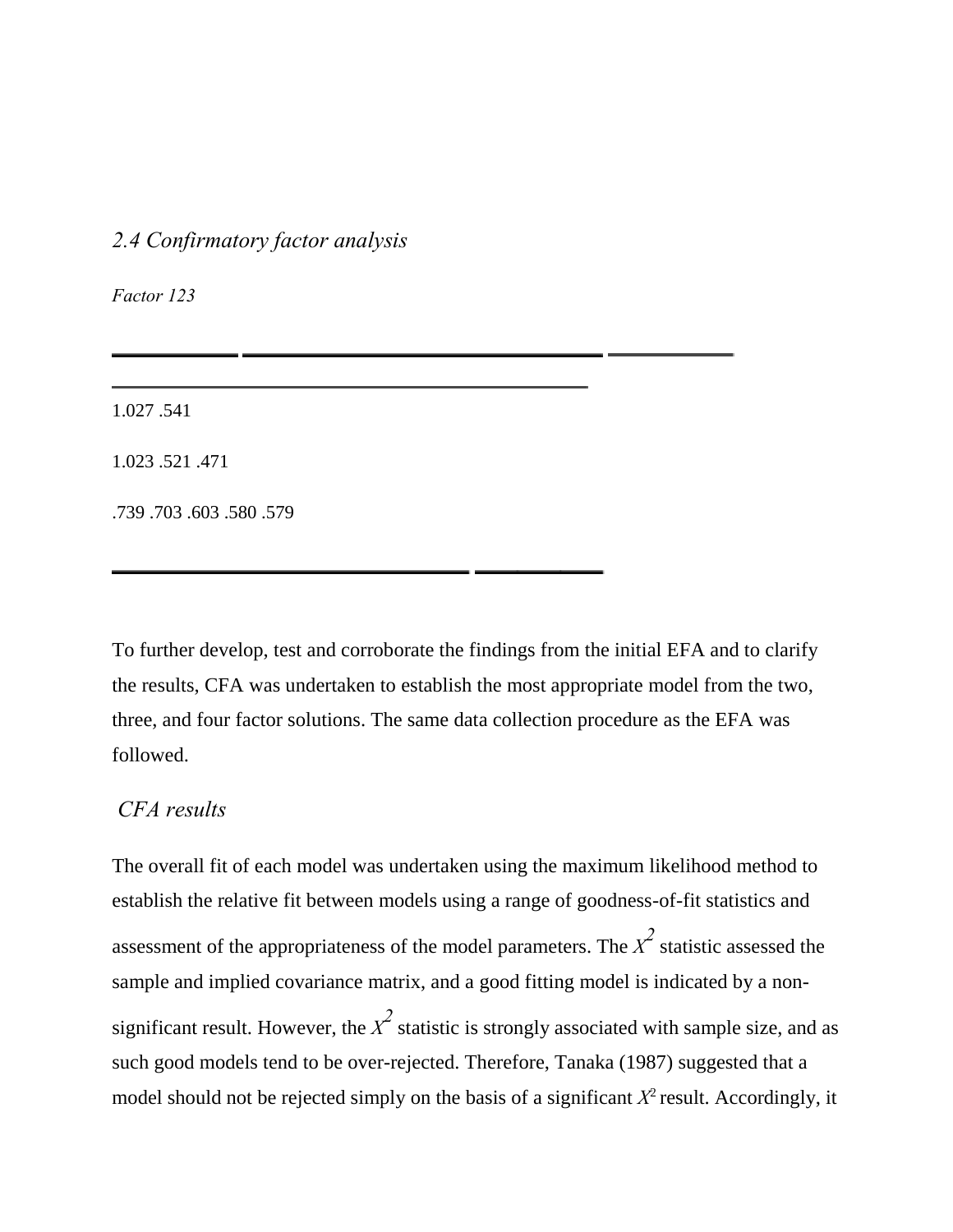is recommended that researchers examine the ration of the  $X^2$  value to the degrees of freedom (df), and according to Kline (1994), any model with a  $X^2$  -to-df ratio of less than 3:1 indicates a good fitting model. The comparative fit index (CFI; Bentler, 1990) and the Tucker Lewis Index (TLI; Tucker and Lewis, 1973) are measures of how a model fits the data compared to a baseline model where all variables are uncorrelated. For these indices, values above .90 indicate a reasonable fit while values above .95 indicated a good model fit (Bentler, 1990; Hu and Bentler, 1999). In addition, one more absolute index is presented the root mean-square error of approximation (RMSEA; Steiger, 1990). Ideally this index should be less than .05, however, values less than .08 also suggest an adequate fit (Bentler, 1990; Hu and Bentler, 1999; Jöreskog and Sörbom, 1993). Furthermore, the Akaike information criterion (ACI; Akaike, 1974) was used to evaluate the alternative models, with the smaller value indicating the best fitting model. The CFI, RMSEA, and the AIC all have explicit penalties for model complexity.

In order to test the dimensionality of the ILS, the authors investigated the three specified alternate models using standard CFA techniques. Tables 7 and 8 report the fit indices and CFIs of the three models. All three models produced statistically significant results. However, the two-factor solution displayed overall, the best model fit. It had the lowest overall AIC value, and the CFI and TLI values were better or comparable with the other models, with a good  $x^2$ -to-df-ratio, and RMSEA result also evident.

**Figure 1** ILSModel for 2 factors: individual (I) and relational (R) (see online version for colours)

Notes: 28 parameters;  $x2(26) = 41.564$ ,  $p < 0.027$ ; df = 26; CFI = 0.971; RMSEA = 0.010 (confidence interval from 0.003 to 0.015).

All these results suggest a good model fit. The majority of the indicators exceeded Hair et al.'s (1998) strict cut off criteria of 0.60, and the two that did not still exhibit statistically significant factor loadings above 0.50. These results therefore support the construct validity of the ILS.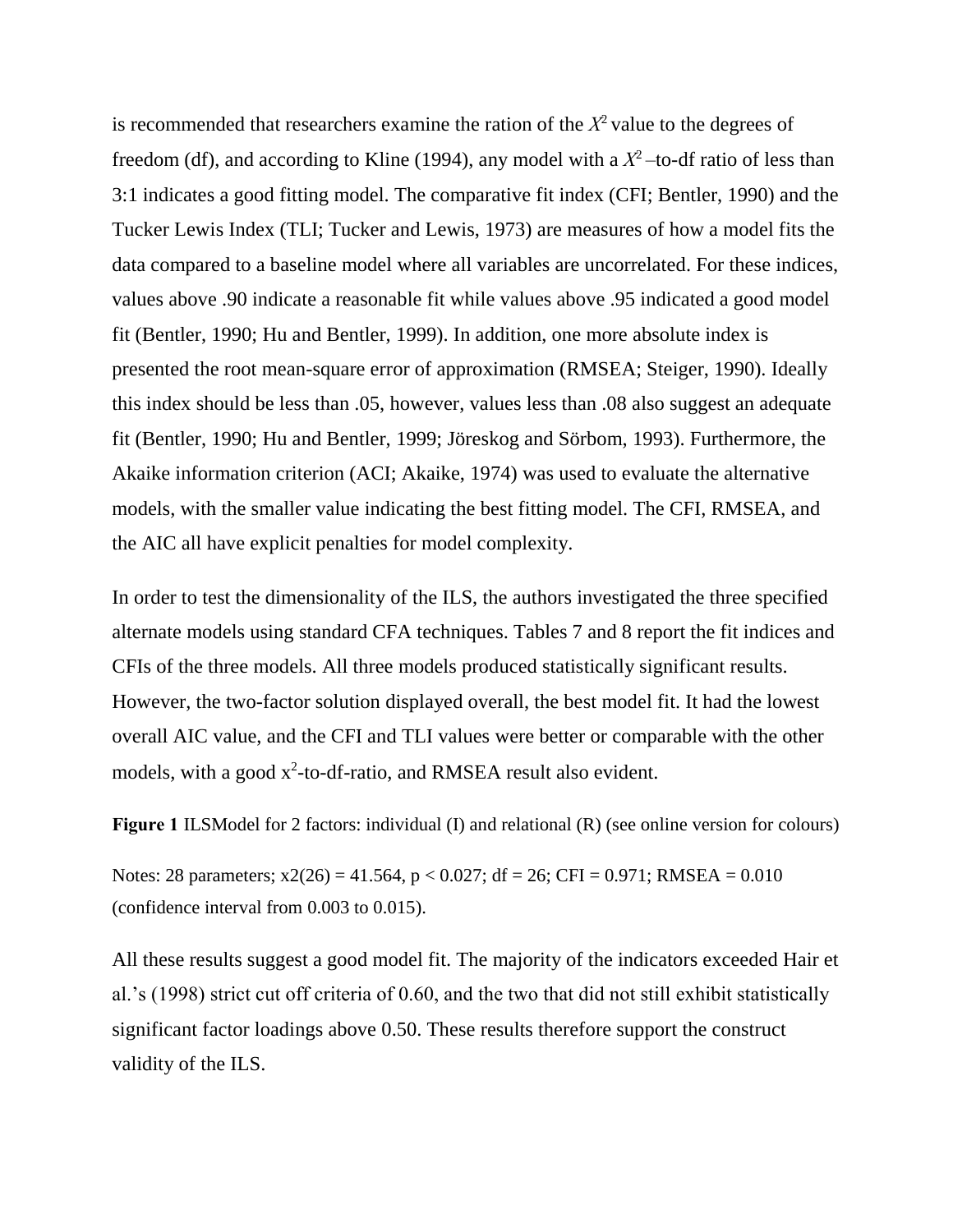#### **Discussion**

The current study describes the development of a quantitative measure of inspirational leadership that has been psychometrically validated. In order to ascertain the appropriate factor structure of the measure, a series of different factor structures were devised. The results suggest a two-factor model with nine items was the best approximation of the population covariance matrix of the models tested.

The two-factor, nine-item model produced the lowest  $x^2$  result, and its  $X^2$ -to-df ratio was less than 3:1 (i.e., 1.599,  $p < .027$ ), suggesting an acceptable model according to Kline's (1994) indications. The RMSEA result also suggests an adequate fit, with the CFI and TLI results suggesting a good model fit. On the basis of the  $X^2$ -to-df ratio, RMSEA,



*Development and validation of the inspirational leaders survey* 183

CFI, TLI, and AIC results, the two-factor model could be said to represent the most appropriate model. The majority of the indicators exceeded Hair et al.'s (1998) strict cut off criteria of 0.60, and those few indicators that did not still exhibit statistically significant factor loading above 0.50. In addition, the Cronbach's alpha statistics for internal consistency revealed an acceptable level for the *relational* factor (0.75) overall,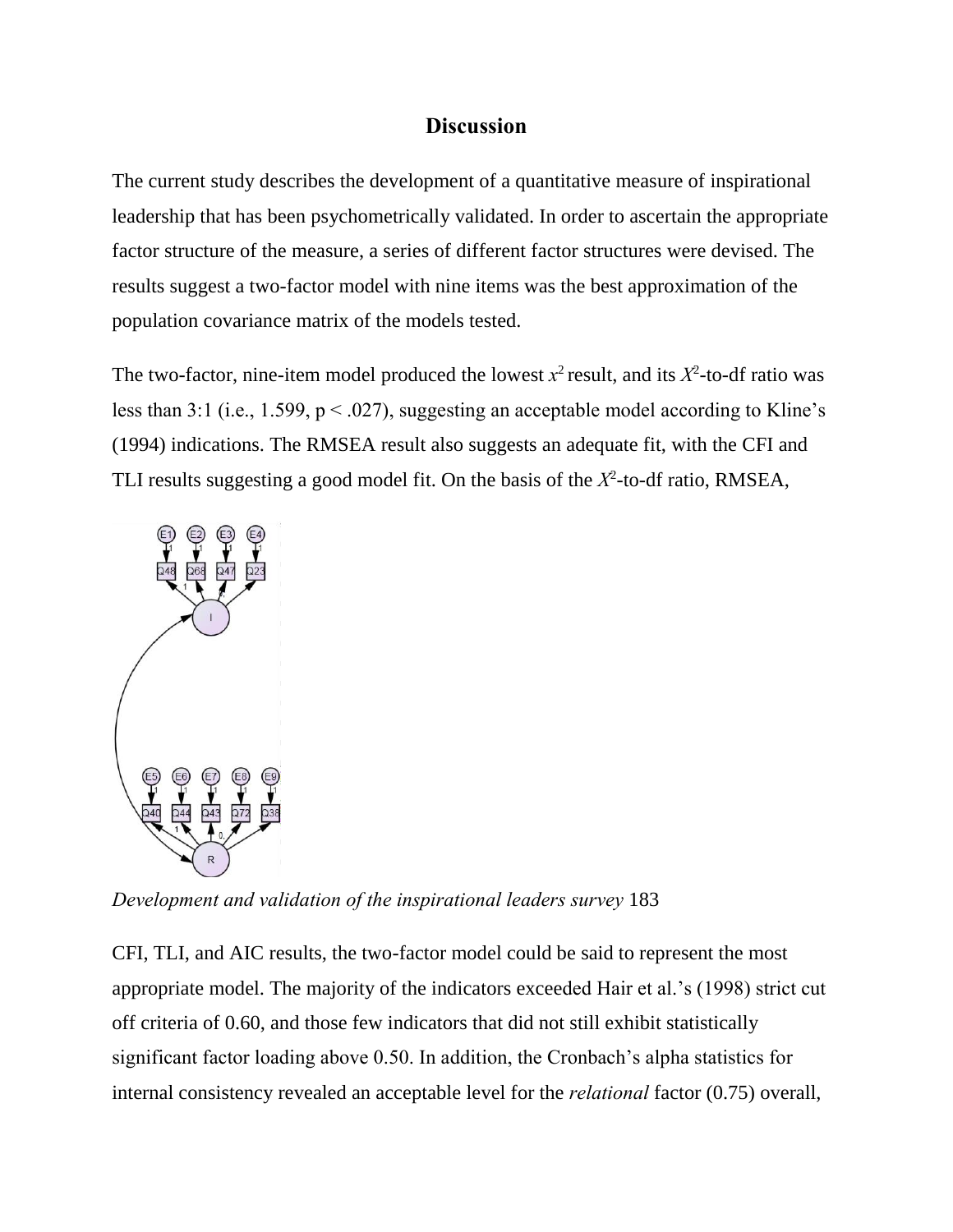and the *individual* factor (0.76) overall (see DeVellis, 2003).

The primary loadings on the first factor of the ILS represent the behaviours or actions normally associated with motivation and mental toughness, namely, desire to achieve success, determined to achieve goals, passionate about work, committed to achieve success, and hardworking; thus the authors have labelled Factor 1 'individual behaviours' (IB).

The primary loadings on the second factor of the ILS appear to represent behaviours that evoke positive emotions and guide followers into transcending themselves from their current preoccupations, namely, stability and direction, confidence, inspiration (positive energy) and hope: thus the authors have labelled Factor 2 'Relationship Behaviours' (RB). Taken together the results support Thrash and Elliot's (2003) finding that inspiration is characterised by evocation, motivation, and transcendence.

#### *Implications for theory*

The behaviours identified may be linked to a number of theoretical frameworks that are well established in the narrative of psychology. For example, the five behaviours associated with IB (desire to achieve success, determined to achieve goals, passionate about work, committed to achieve success, and hardworking) are central to theories and models scholars describe as mental toughness (see Gucciardi et al., 2014). The idea that inspirational leadership is linked to mental toughness is an important new finding and justifies our utility of mental toughness theory in the creation of the ILS. Mental toughness researchers (e.g., Mahoney et al. 2014), have suggested motivation lies at the heart of mental toughness and therefore should be examined from a motivational theory perspective. The link between mental toughness and IB make us propose leadership should also be examined using motivation theory. Contemporary researchers investigating the leadership and follower relationship support this notion (e.g., Kovjanic et al., 2012; Breevaart et al., 2014).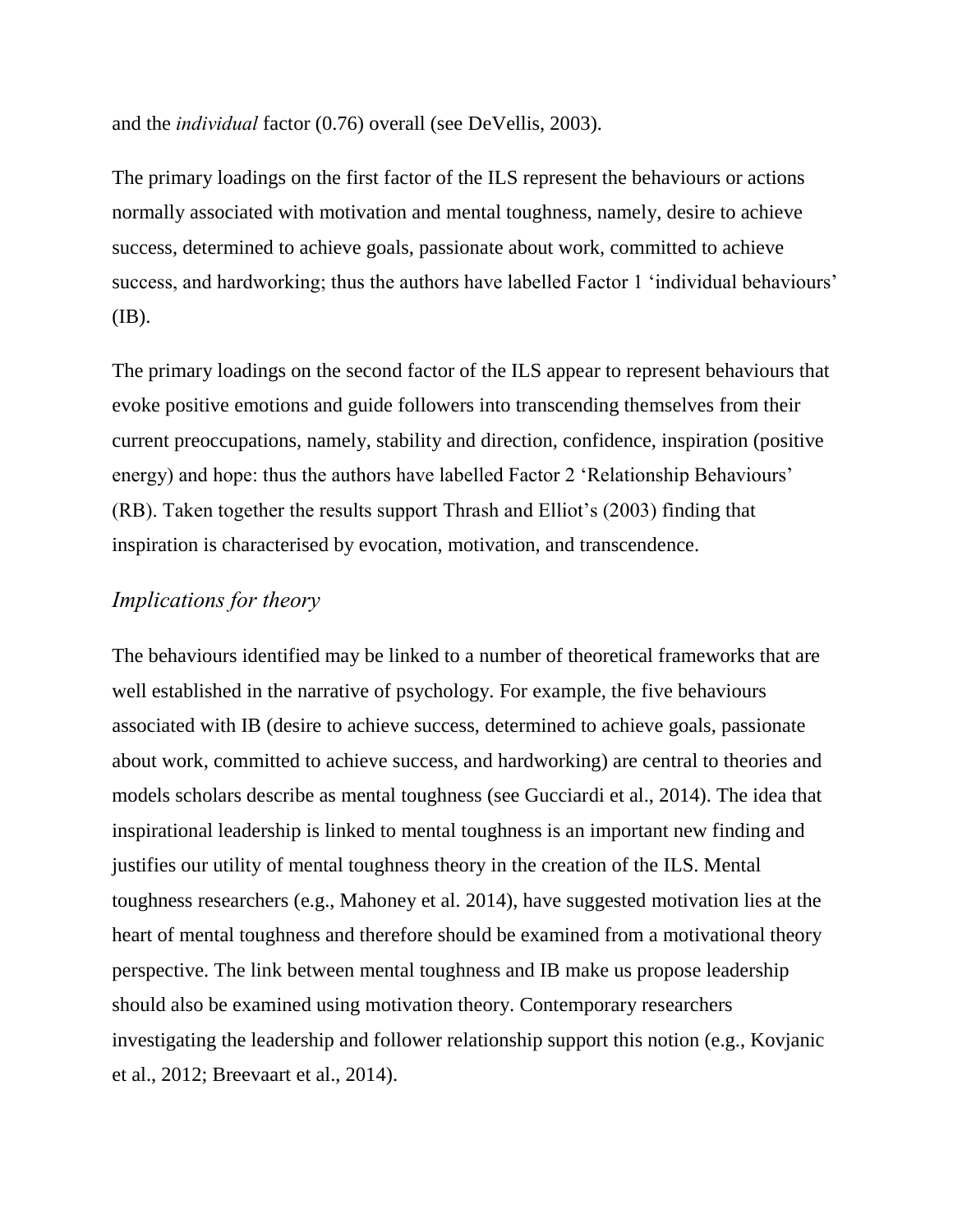A theory of motivation that perhaps best fits our results is self-determination theory proposed by Deci and Ryan (1985). It does this in several ways. First our study suggests inspirational leaders engage in behaviours that develop the self. Second our study suggests inspirational leaders behave with autonomous motivation, which means leaders engage in behaviour that reflect personal interests and values rather than something one feels compelled to do by external or internal pressures (see Stone et al., 2009; Sheldon and Elliot, 1999; Sheldon and Houser-Marko, 2001; Sheldon and Kasser, 1998). Interestingly, Thrash and Elliot (2003) have shown there is a positive relationship between inspiration and self-determination.

The underlying assumption of self-determination theory (Deci and Ryan, 1985) is that people are inherently and proactively motivated to master their social environment and they are motivated to satisfy the innate psychological needs for autonomy, competence and relatedness (Deci and Ryan, 2000). Autonomy refers to the need to act with a sense of volition, choice and self-determination (Stone et al., 2009). Competence is the need to interact with one's social environment and influence important outcomes (Stone et al.,2009). And relatedness is the need to experience satisfying and supportive social relations (Stone et al., 2009). Taken together these needs promote autonomous motivation.

We propose self-determination theory may help explain the behaviours of inspirational leaders described in our study. For example, the 'desire to achieve success' may be explained by the leaders need for autonomy and competence. Moreover, the motivation behind the behaviour we described as 'stability and direction' may be explained by the leaders need for relatedness.

Self-determination theory may also explain how inspirational leaders influence their followers. For example, leaders may inspire their followers by creating consciously or unconsciously autonomy-supportive environments (Deci and Ryan, 2012). Essentially, these are environments that nurture individuals' needs for autonomy, competence, and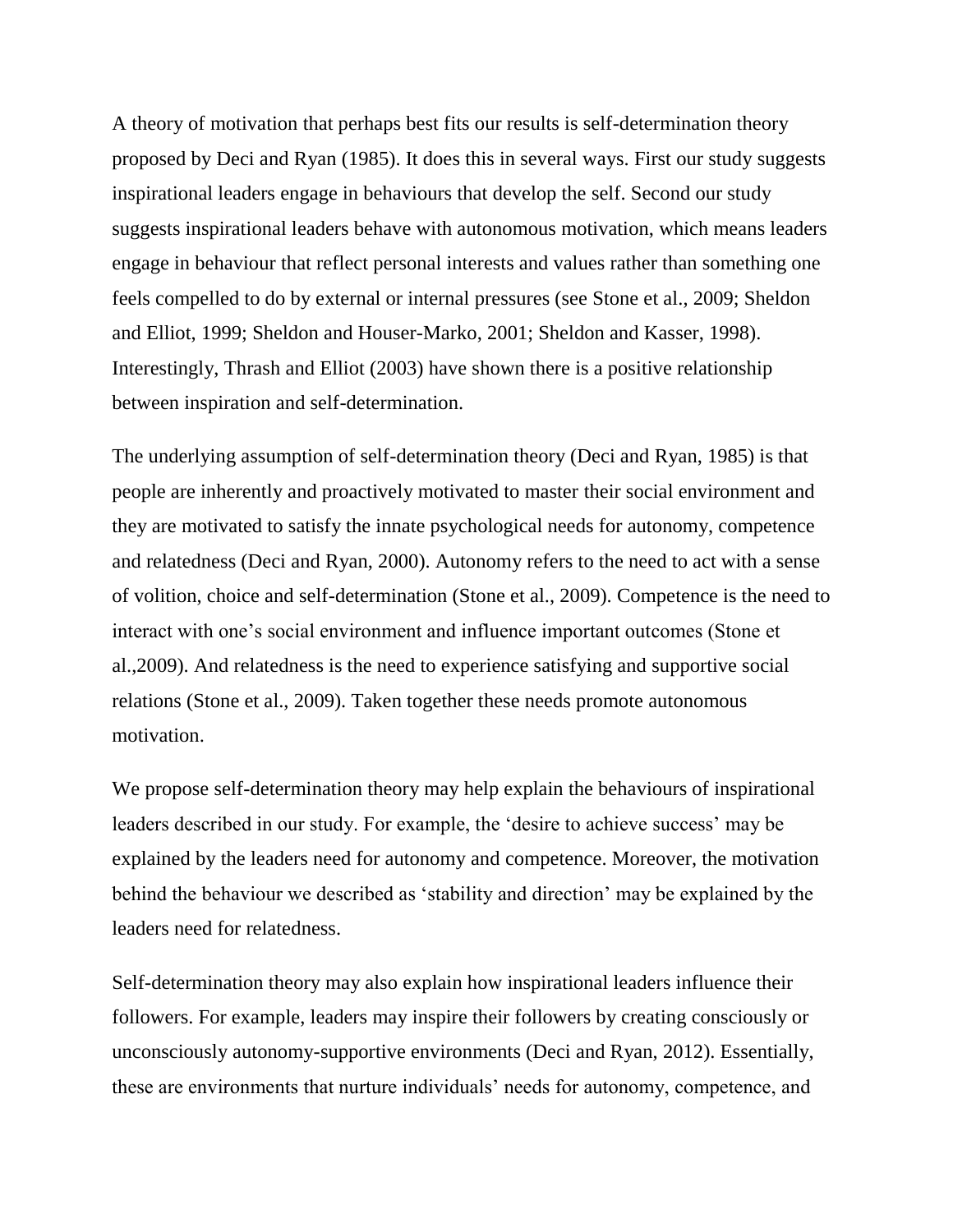relatedness. It is likely inspirational leaders enhance perceptions of these fundamental psychological needs and, consequently, promote growth and development in their followers. Leaders may facilitate this process by helping followers set autonomous goals that are aligned with individuals developing interests and deep-seated values.

The finding that inspirational leaders provide stability and direction indicates inspirational leaders are not only interested in developing themselves: they are also interested in developing their followers. In other words, inspirational leaders are essentially altruistic (see Avolio and Locke, 2002; Block, 1996) and people-orientated (Weymes, 2002), and they create the conditions where followers are allowed to flourish and self-actualise [i.e., fulfil one's potential (Maslow, 1943)]. In sum, the behaviours of inspirational leaders appear to accentuate self-actualisation in their followers.

Another important finding from our study is the discovery that inspirational leaders evoke positive emotions. More specifically, our study suggests inspiring leaders awaken inspiration, confidence and hopeful thinking. The impact of these variables on the positive development of followers within corporate settings is well documented (Luthans, 2002; Luthans and Avolio, 2003). For example, research in positive psychology, positive organisational behaviour, and positive psychological capital (Luthans et al., 2004), suggests confidence and hope play a crucial role in developing individuals, teams, organisations, and communities (e.g., see Luthans, 2002; Luthans and Avolio, 2003; Seligman, 2002; Seligman and Csikszentmihalyi, 2000; Snyder and Lopez, 2002).

Given the importance of positive emotions for employee and organisational outcomes such as motivation (Erez and Isen, 2002), creativity, (e.g., George, 1991, 1995, 1996; Spector and Fox, 2002), task performance (e.g., Ashby et al., 1999), and subjective wellbeing (e.g., Diener et al., 2003), the current findings appear significant and support Weymes (2002) proposition that the primary purpose of an inspirational leader is to influence the feelings and emotions of their followers.

According to Weymes (2002) inspirational leaders evoke positive emotions through the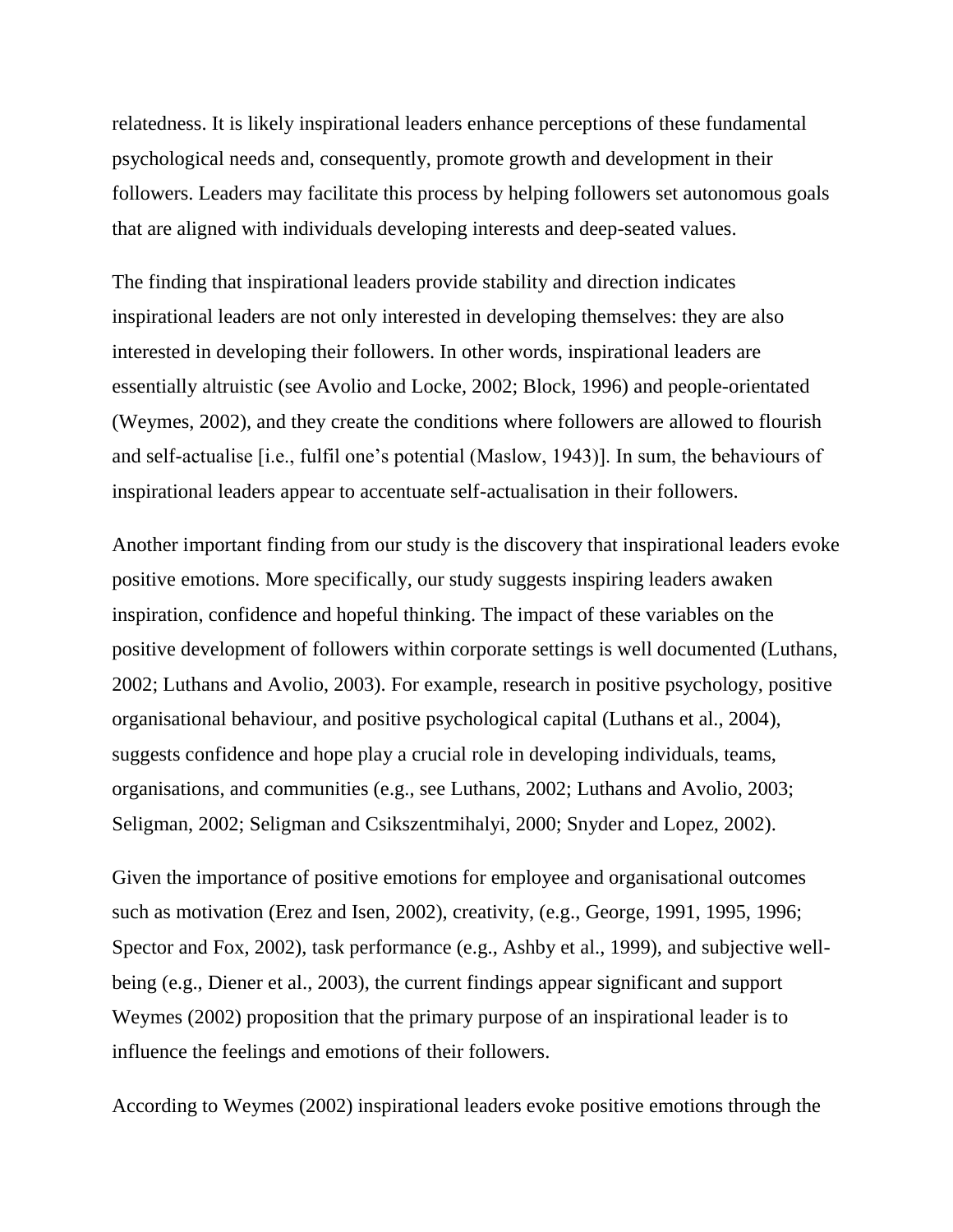communication and the exchange of ideas he called the inspirational dream. This led Weymes to believe inspirational leaders are idea catalysts. However, this prediction was not supported by the current study. Our findings are also inconsistent with the work of Kouzes and Posner (2002) who indicated inspirational people are sources of creative ideas, cognitions and behaviour. The results of the current study suggest inspirational leaders do not need to generate creative ideas in order to be inspirational. To explain our findings we propose leaders who generate creative ideas maybe more synonymous with charismatic styles rather than inspirational styles of leadership. Several researchers allude to this proposition. For example, Day and Antonakis (2012) suggested charismatic leaders rather than the inspirational leaders create inspiring visions and ideas. The results may indicate important differences between the patterns of behaviours associated with charismatic and inspirational styles of leadership and requires further investigation. The authors agree that the current study may have helped reduce some of the ambiguity between different styles of leadership that Yukl (1999) suggests is widespread in the research literature.

#### *Limitations*

As is the case with any study, there are limitations that need to be highlighted. For example, future studies should preferably retest the factor structure of both the 75-item and nine-item abbreviated version presented herein. Future analysis should ideally utilise a bi-factor modelling approach to control for the effects of contextual factors, as present results indicate that such bi-factor models improve a model fit. In addition, construct validation studies are required and larger samples are needed for investigations that account for factorial invariance such as differences between genders and different cultures. More specifically, construct validity should be tested by examining the ILS's nomological network and by conducting a known-groups analysis. The predictive validity of the ILS should be examined using an experience-sampling methodology to examine predictive validity, within-person correlates, antecedents and consequences, and incremental validity.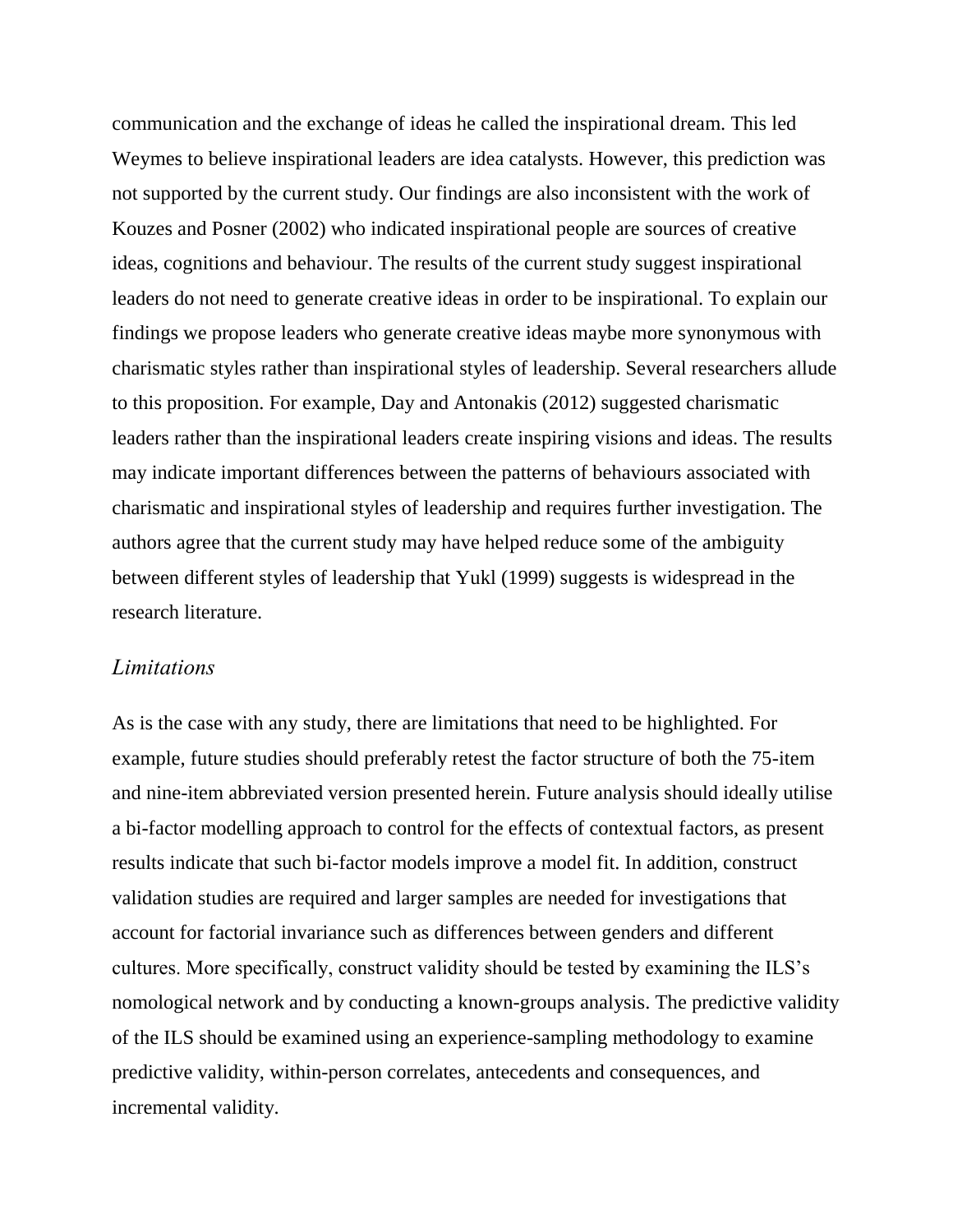Although it appears some of the behaviour characteristics of inspirational leaders have been uncovered, our questionnaire-based study does not provide sufficient information about the causal effects of different inspirational behaviours. In addition, the study does not offer the reader with information about what an inspirational leader says or does to influence follower attitudes, satisfaction and performance. Nor does it provide the reader with information about the influences of mediating and situational variables. In order to obtain this information a combination of both qualitative, quantitative, and field based research is required.

## *Implication for practice*

The ILS may have a variety of practical applications. In recent years, research on recruiting behaviours has focused on the importance of assessing job applicant psychological behaviours instead of technical knowledge (Schneider, 1987; Chatman, 1991; Motowidlo et al., 2013). Recruiters in the human resources may use the ILS to recruit inspiring managers and employees or to measure a job applicant's inspirational ability. The ILS may also be used in leadership and management training. For example, managers of teams may use the ILS to inform them of the skills they need to lead their team inspirationally. In other situations the ILS may be used to recruit managers in organisations that require change.

The authors are not suggesting the ILS be used as a definitive stand-alone measure of inspirational people. Rather, it should be used as an indicator; as part of a system of profiling in the selection of people under consideration for leadership positions, or who are applying for graduate fast-track management course with employers. Thus, the ILS is complementary and supplementary, and can therefore be seen as the initial stage of a rigorous selection and profiling process whereby large numbers of candidates can be selected or filtered out by selection panels; thus ensuring a more streamlined efficient process, one that eases the pressure somewhat on the people involved.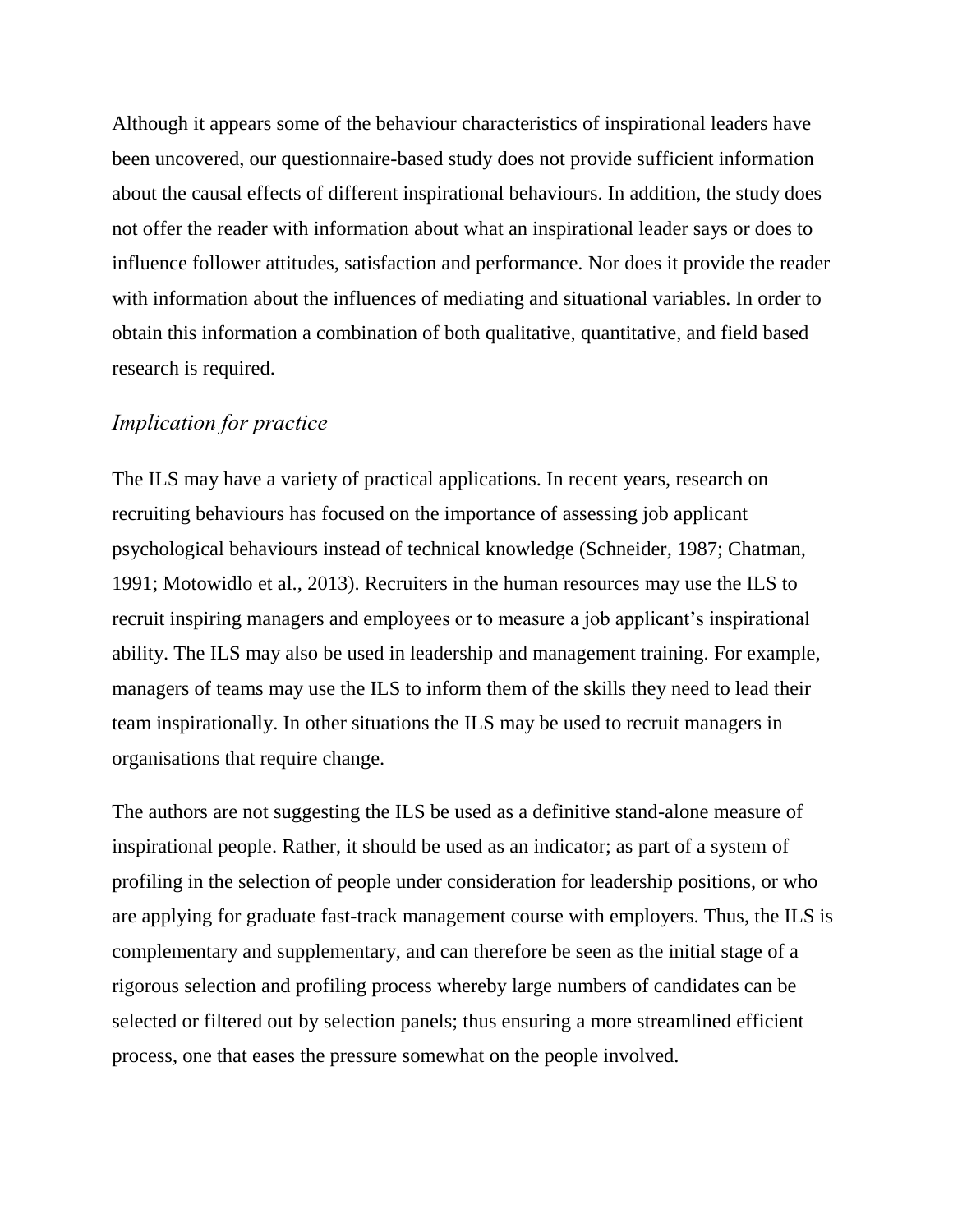However, there are some unanswered questions in this study. For example, are the behaviours of inspirational leaders the same in every culture? For example, Japanese successful leadership models did not lead to successful outcomes in American organisations largely because of the cultural difference: Collective Japanese workers are more lenient with their leader forcing long working hours than individualistic American workers (Young, 1992). This means management styles and behaviours may need to be very different (Hofstede, 1984; He and Liu, 2010). Numerous studies on cross-cultural leadership (e.g., Ayman, 2004; Bass, 1997; Dorfman, 2004; Gelfand et al., 2007; House et al., 1997) have demonstrated that leadership is conceptualized differently in different cultures. Simply put, an understanding of cultural forces is important to fully comprehend the leadership processes and cross cultural studies need to be carried out in order to examine whether the ILS is a useful tool for companies that operate outside the western culture.

## **Conclusions**

The results of this study suggest inspirational leaders are passionate, hardworking with a desire and commitment to be successful. The results also suggest inspirational leaders provide their followers with stability and direction, giving them the confidence and faith to be upbeat about their future. They also evoke the positive energy, confidence and hope that motivates followers to achieve their goals and fulfil their potential. In essence inspirational leaders are motivating and stimulate followers to develop themselves.

The factor analysis results provide initial evidence of the validity and reliability of a nineitem scale for measuring the behaviours of inspiring people. The findings suggest that the ILS is a psychometrically sound measure for further studies of inspiration. It should be noted the authors have linked inspiration to a number of theoretical frameworks that are well-established in the narrative of psychology. For example, explaining the behaviour of inspirational leaders using a motivational theory perspective. More specifically, we have used self-determination theory (Deci and Ryan, 1985) to explain the results of our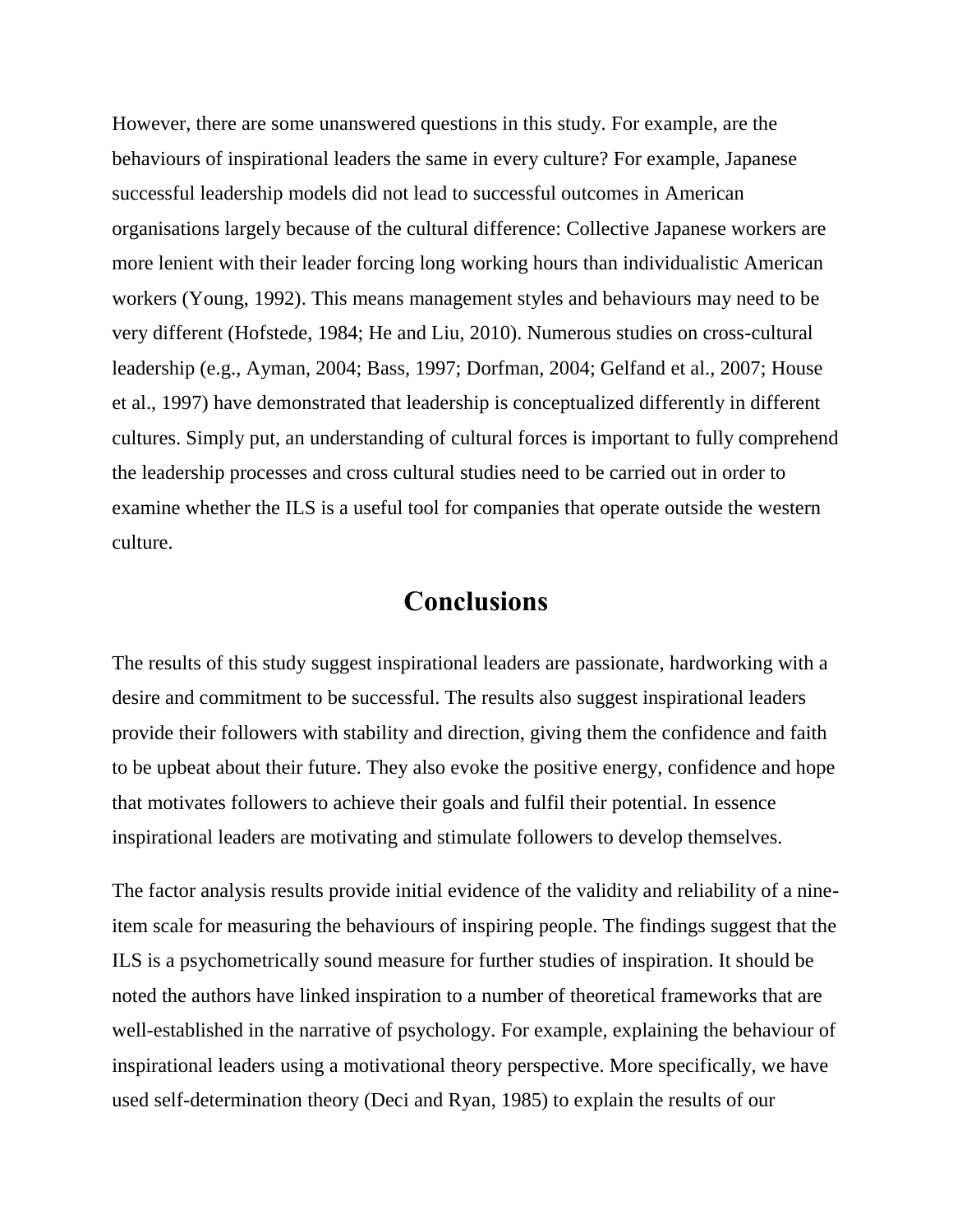findings. The idea that inspiration is linked to self-determination is not new. For example, in their study, Thrash and Elliot (2003) found self-determination to be positively related to inspiration. However, the idea inspiration leadership is linked to mental toughness is a new concept for leadership scholars. In light of our findings we suggest further inspirational leadership development should consider established theory and research from broader areas of psychological enquiry.

Finally, the authors propose the ILS nine-item scale may be used by the business community to identify inspirational leaders in the workforce and may be used as a recruitment tool increasing the probability of having more inspirational leaders in our organisations with management systems. Our future aim is to use our discoveries to provide a framework to train and develop people to become inspirational leaders.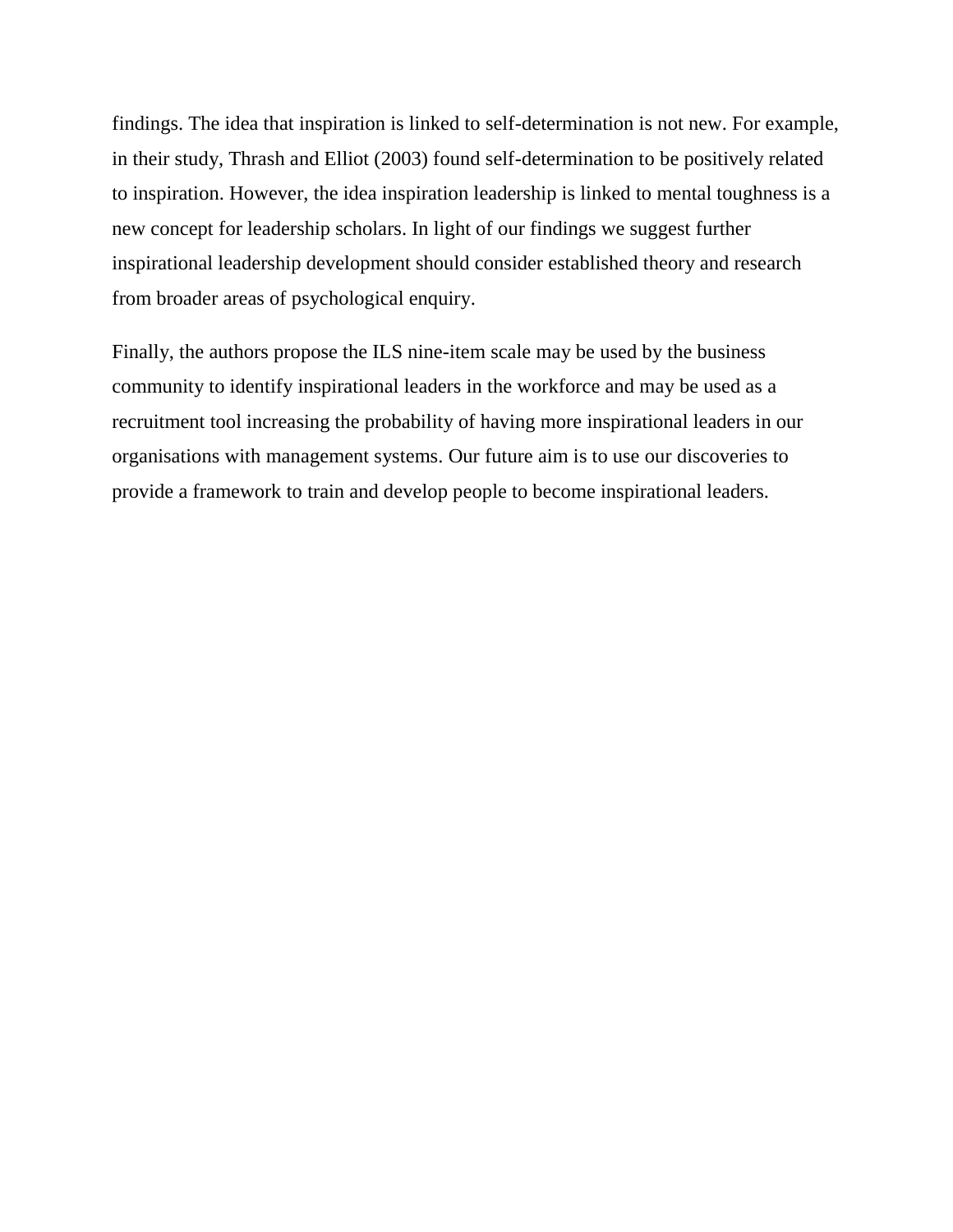## **References**

Akaike, H. (1974) 'A new look at the statistical model identification', *IEEE Transactions on Automatic Control*, Vol. 19, No. 4, pp.716–723.

Arthur, C.A., Woodman, T., Ong, C.W., Hardy, L. and Ntoumanis, N. (2011) 'The role of athlete narcissism in moderating the relationship between coaches' transformational leader behaviours and athlete motivation', *Journal of Sport and Exercise Psychology*, Vol. 33, No. 1, pp.3–19.

Ashby, F.G., Isen, A.M. and Turken, A.U. (1999) 'A neuropsychological theory of positive affect and its influence on cognition', *Psychological Review*, Vol. 106, No. 3, pp.529–550.

Asken, M.J., Grossman, D. and Christensen, L.W. (2010) *Warrior Mindset: Mental Toughness Skills for a Nation's Peacekeepers*, Human Factor Research Group, Millstadt, IL.

Avolio, B.J., Bass, B.M. and Jung, D.I. (1995) *Multifactor Leadership Questionnaire Technical Report*, Mind Garden, Redwood City, CA.

Avolio, J. and Locke, E. (2002) 'Contrasting different philosophies of leader motivation: altruism versus egoism', *The Leadership Quarterly*, Vol. 13, No. 2, pp.169–191.

Ayman, R. (2004) 'Situational and contingency approaches to leadership', in Antonakis, J., Cianciolo, A.T. and Sternberg, R.J. (Eds.): *The Nature of Leadership*, pp.148–170, Sage, Thousand Oaks, CA.

Bass, B.M. (1985) *Leadership and Performance Beyond Expectations*, Free Press, New York. Bass, B.M. (1990) *Bass & Stogdill's Handbook of Leadership: Theory, Research, and Managerial* 

*Applications*, 3rd ed., Free Press, New York, NY. Bass, B.M. (1997) 'Does the transactionaltransformational leadership paradigm transcend

organizational and national boundaries?', *American Psychologist*, Vol. 52, No. 2, pp.130–139. Bass, B.M. and Avolio, B.J. (1993) *Improving Organizational Effectiveness Through*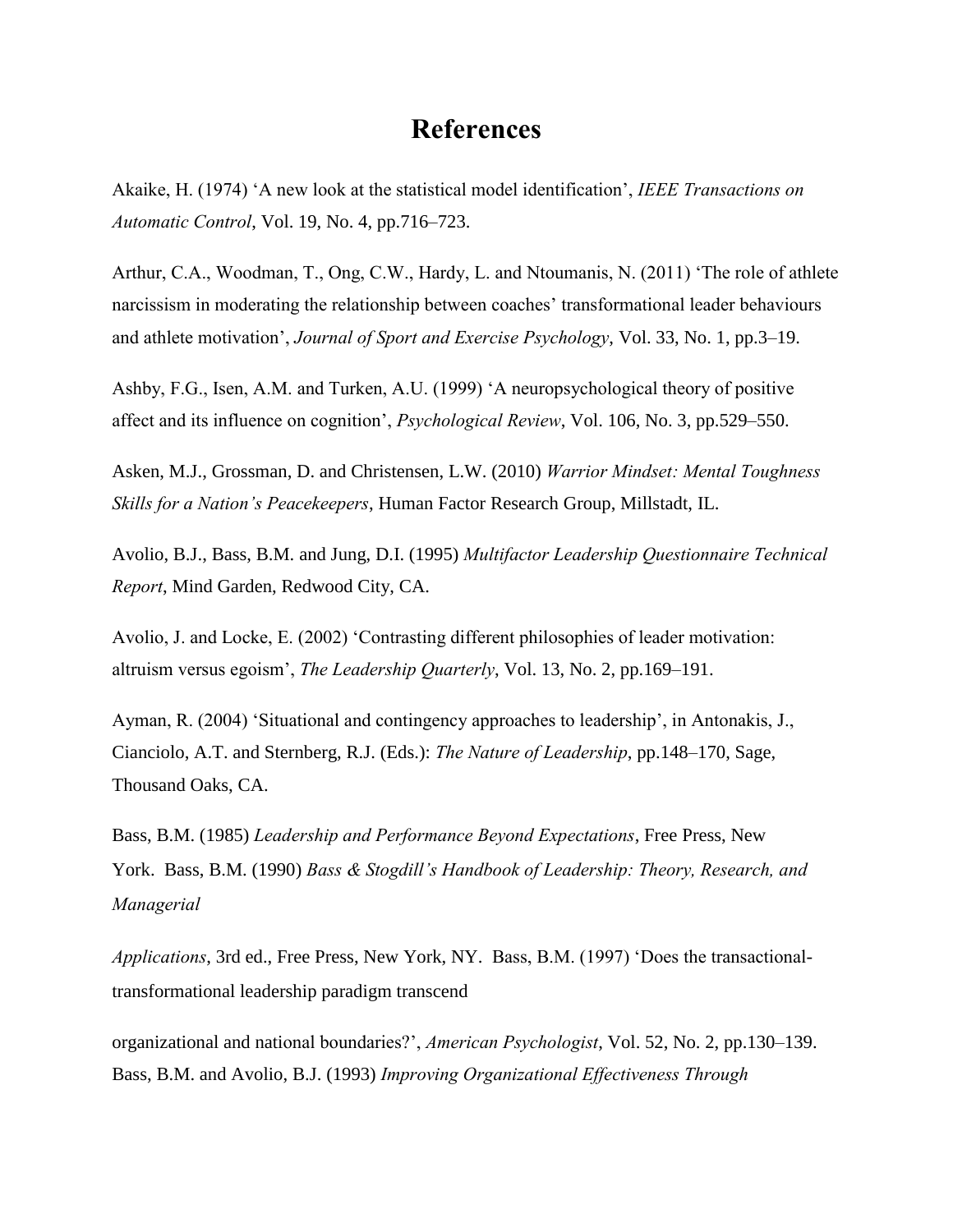*Transformational Leadership*, Sage Publications, Thousand Oaks, CA. Bass, B.M. and Bass, R. (2008) *The Bass Handbook of Leadership: Theory, Research, and* 

*Managerial Applications*, 4th ed., Free Press, New York, NY. Bentler, P.M. (1990) 'Comparative fit indices in structural models', *Psychological Bulletin*,

Vol. 107, No. 2, pp.238–246.

Block, P. (1996) *Stewardship: Choosing Service over Self-interest*, Berrett-Koehler, San Francisco, CA.

Bollen, K.A. (1989) *Structural Equations with Latent Variables*, John Wiley & Sons, New York, NY.

Borgotta, E.F., Kercher, K. and Stull, D.E. (1986) 'A cautionary note on the use of principal components analysis', *Sociological Methods and Research*, Vol. 15, Nos. 1–2, pp.160–168.

Breevaart, K., Bakker, A.B., Demerouti, E., Sleebos, D.M. and Maduro, V. (2014) 'Uncovering the underlying relationship between transformational leaders and followers, task performance', *Journal of Personnel Psychology*, Vol. 13, No. 4, pp.194–203.

Burns, J.M. (1978) *Leadership*, Harper and Row Publishers, New York.

Callow, N., Smith, M.J., Hardy, L., Arthur, C.A. and Hardy, J. (2009) 'Measurement of transformational leadership and its relationship with team cohesion and performance level', *Journal of Applied Sport Psychology*, Vol. 21, No. 4, pp.395–412.

Charbonneau, D., Barling, J. and Kelloway, K. (2001) 'Transformational leadership and sports performance: the mediating role of intrinsic motivation', *Journal of Applied Social Psychology*, Vol. 31, No. 7, pp.1521–1534.

Chatman, J.A. (1991) 'Matching people and organizations: selection and socialization in public accounting firms', *Administrative Science Quarterly*, Vol. 36, No. 3, pp.459–484.

Cliff, N. (1988) 'The eigenvalues-greater-than-one rule and the reliability of components', *Psychological Bulletin*, Vol. 103, No. 2, pp.276–279.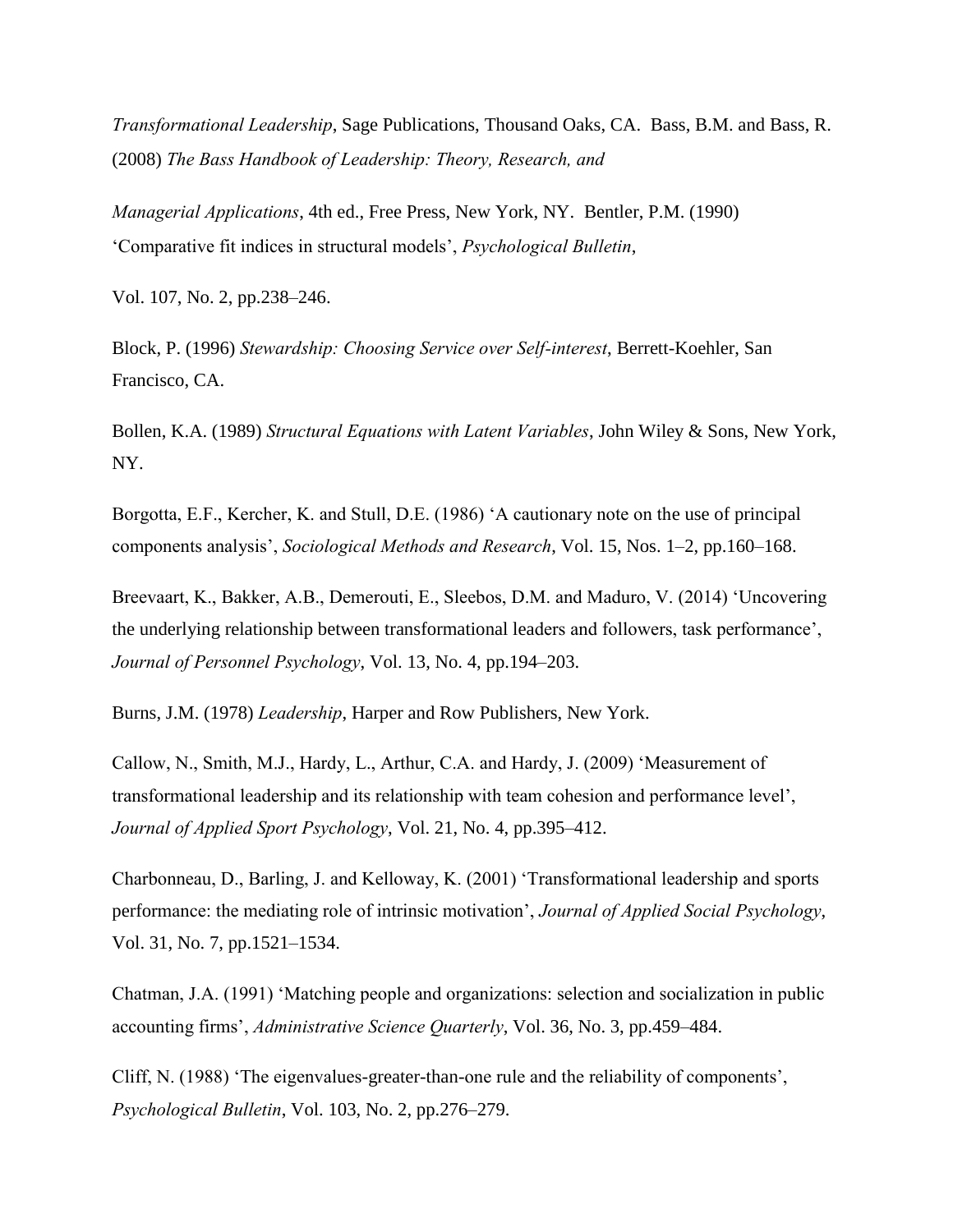Costello, A.B. and Osborne, J.W. (2005) 'Best practices in exploratory factor analysis: four recommendations for getting the most from your analysis', *Practical Assessment, Research & Evaluation*, Vol. 10 No. 7, pp.1–9.

Day, D.V. and Antonakis, J. (Eds.). (2012) *The Nature of Leadership*, 2nd ed., Sage, Los Angeles, CA.

Deci, E.L. and Ryan, R.M. (1985) *Intrinsic Motivation and Self- Determination in Human Behavior*, Plenum, New York.

Deci, E.L. and Ryan, R.M. (2000) 'The 'what' and 'why' of goal pursuits: Human needs and the self-determination of behavior', *Psychological Inquiry*, Vol. 11, pp.227–268, doi:10.1207/ S15327965PLI1104\_01

Deci, E.L. and Ryan, R.M. (2012) 'Self-determination theory in health care and its relations to motivational interviewing: a few comments', *International Journal of Behavioral Nutrition and Physical Activity*, Vol. 9, No. 1, p.24, doi:10.1186/1479-5868-9-24.

DeVellis, R.F. (2003) *Scale Development: Theory and Applications*, 2nd ed., Sage Publications, Thousand Oaks, CA.

Dielman, T.E., Cattell, R.B. and Wagner, A. (1972) 'Evidence on the simple structure and factor invariance achieved by five rotational methods on four types of data', *Multivariate Behavioral Research*, Vol. 7, No. 2, pp.223–242.

Diener, E., Oishi, S. and Lucas, R.E. (2003) 'Personality, culture, and subjective well-being: emotional and cognitive evaluations of life', *Annual Review of Psychology*, Vol. 54, pp.403−425.

Dorfman, P.W. (2004) 'International and cross-cultural leadership research', in Punnett, B.J. and Shenkar, O. (Eds.): *Handbook for International Management Research*, 2nd ed., pp.265–355, University of Michigan, Ann Arbor, MI.

Downton, J.V. (1973) *Rebel Leadership: Commitment and Charisma in the Revolutionary Process*, Free Press, New York.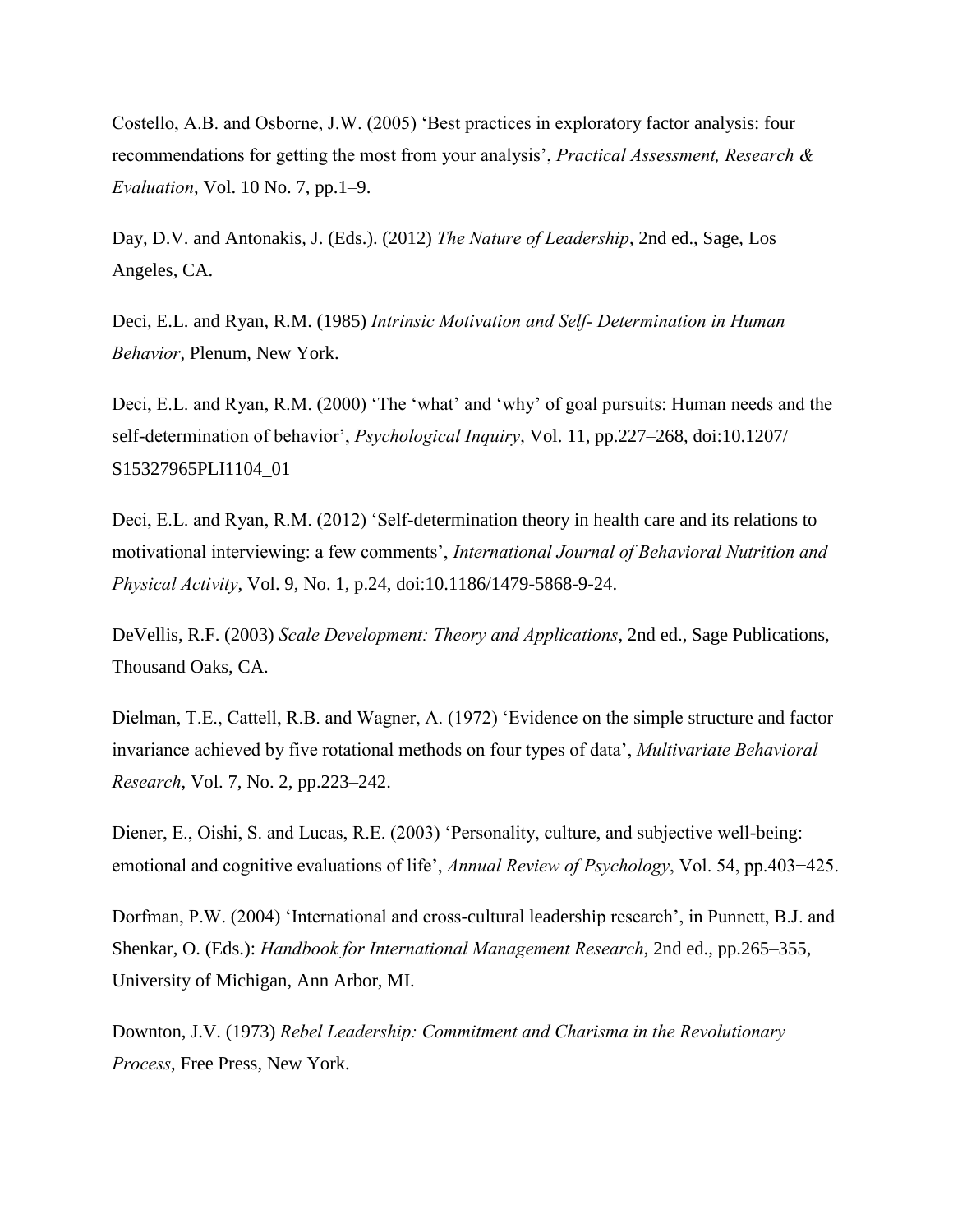Erez, A., and Isen, A.M. (2002) 'The influence of positive affect on the components of expectancy motivation', *Journal of Applied Psychology*, Vol. 87, No. 6, pp.1055–1067.

Fiedler, F.E. (1967) *A Theory of Leadership Effectiveness*, McGraw-Hill, New York. Gelfand, M.J., Erez, M. and Aycan, Z. (2007) 'Cross-cultural organizational behavior', *Annual* 

*Review of Psychology*, Vol. 58, pp.479–514. George, J.M. (1991) 'State or trait: effects of positive mood on prosocial behaviors at work',

*Journal of Applied Psychology*, Vol. 76, No. 2, pp.299–307. George, J.M. (1995) 'Leader positive mood and group performance: the case of customer service',

*Journal of Applied Social Psychology*, Vol. 25, No. 9, pp.778–794. George, J.M. (1996) 'Group affective tone', in West, M. (Ed.): *Handbook of Work Group* 

*Psychology*, pp.77–93, Wiley, Sussex, England.

Goldberg, L.R. and Digman, J.M. (1994) 'Revealing structure in the data: principles of exploratory factor analysis', in Strack, S. and Lorr, M. (Eds.): *Differentiating Normal and Abnormal Personality*, pp.216–242, Springer, New York, NY.

Goleman, D. (1996) *Emotional Intelligence: Why it Can Matter more than IQ*, Bloomsbury Publishing, New York, NY.

Gordon, S. and Gucciardi, D.F. (2011) 'Strengths-based approach to coaching mental toughness', *Journal of Sport Psychology in Action*, Vol. 2, No. 3, pp.143–155.

Gorsuch, R.L. (1970) 'Rokeach's approach to value systems and social compassion', *Review of Religious Research*, Vol. 11, No. 2, pp.139–143.

Gorsuch, R.L. (1997) 'Exploratory factor analysis: Its role in item analysis', *Journal of Personality Assessment*, Vol. 68, No. 3, pp.532–560.

Gucciardi, D.F., Hanton, S., Gordon, S., Mallett, C.J. and Temby, P. (2014) 'The concept of mental toughness: Tests of dimensionality, nomological network, and traitness', *Journal of*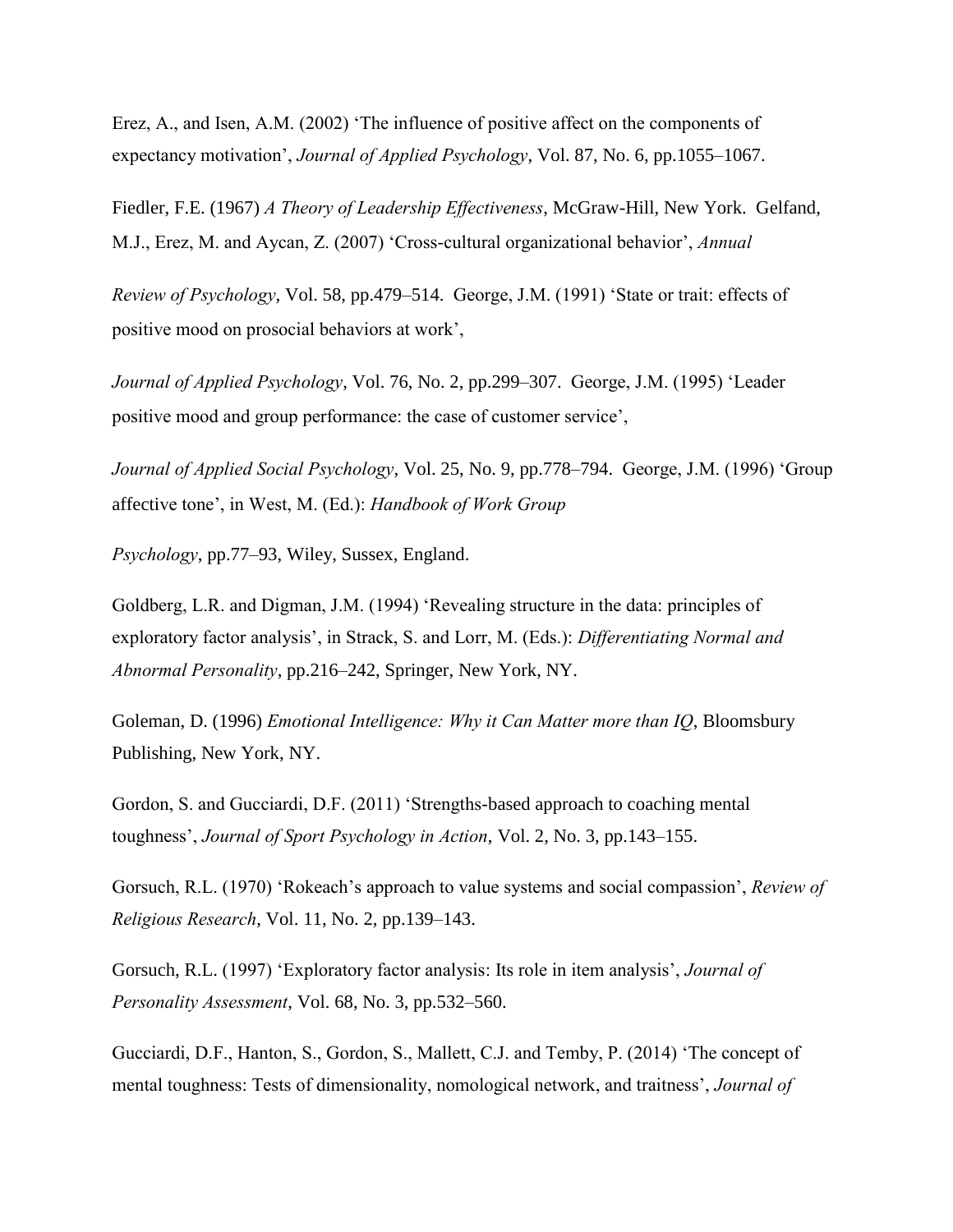*Personality.* Vol. 83 No. 1, pp.26–44.

*Development and validation of the inspirational leaders survey* 189 Hair, J.F., Anderson, R.E., Tatham, R.L. and Black, W.C. (1998) *Multivariate Data Analysis with* 

*Readings*, 5th ed., Prentice Hall, Englewood Cliffs, NJ.

He, R. and Liu, J. (2010) 'Barriers of cross cultural communication in multinational firms: a case study of Swedish company and its subsidiary in China', *Halmstad School of Business and Engineering* [online] http://hh.diva-portal.org/smash/get/diva2:344618/FULLTEXT01 (accessed 5 April 2015).

Hersey, P. and Blanchard, K.H. (1977) *Management of Organizational Behaviour*, Prentice Hall, Englewood Cliffs NJ.

Hofstede, G. (1984) *Culture's Consequences: International Differences in Work-Related Values*, Sage Publications, Beverly Hills, CA.

House, R.J. (1976) 'Theory of charismatic leadership effectiveness', in Hunt, J. and Larson, L. (Eds.): *Leadership: The Cutting Edge*, pp.189–207, Southern Illinois University Press, Carbondale.

House, R.J., Wright, N.S. and Aditya, R.N. (1997) 'Cross-cultural research on organizational leadership: A critical analysis and a proposed theory', in Earley, P.C. and Erez, M. (Eds.): *New Perspectives in International Industrial/Organizational Psychology*, pp.535–625, New Lexington Press, San Francisco.

Hu, L. and Bentler, P.M. (1999) 'Cutoff criteria for fit indexes in covariance structure analysis: conventional criteria versus new alternatives', *Structural Equation Modeling: A Multidisciplinary Journal*, Vol. 6, No. 1, pp.1–55.

Hyland, P., Shevlin, M., Adamson, G. and Boduszek, D. (2013) 'Modeling the structure of the attitudes and belief scale 2 using CFA and bifactor approaches: towards the development of an abbreviated version', *Cognitive Behaviour Therapy*, Vol. 43, No. 1, pp.60–71.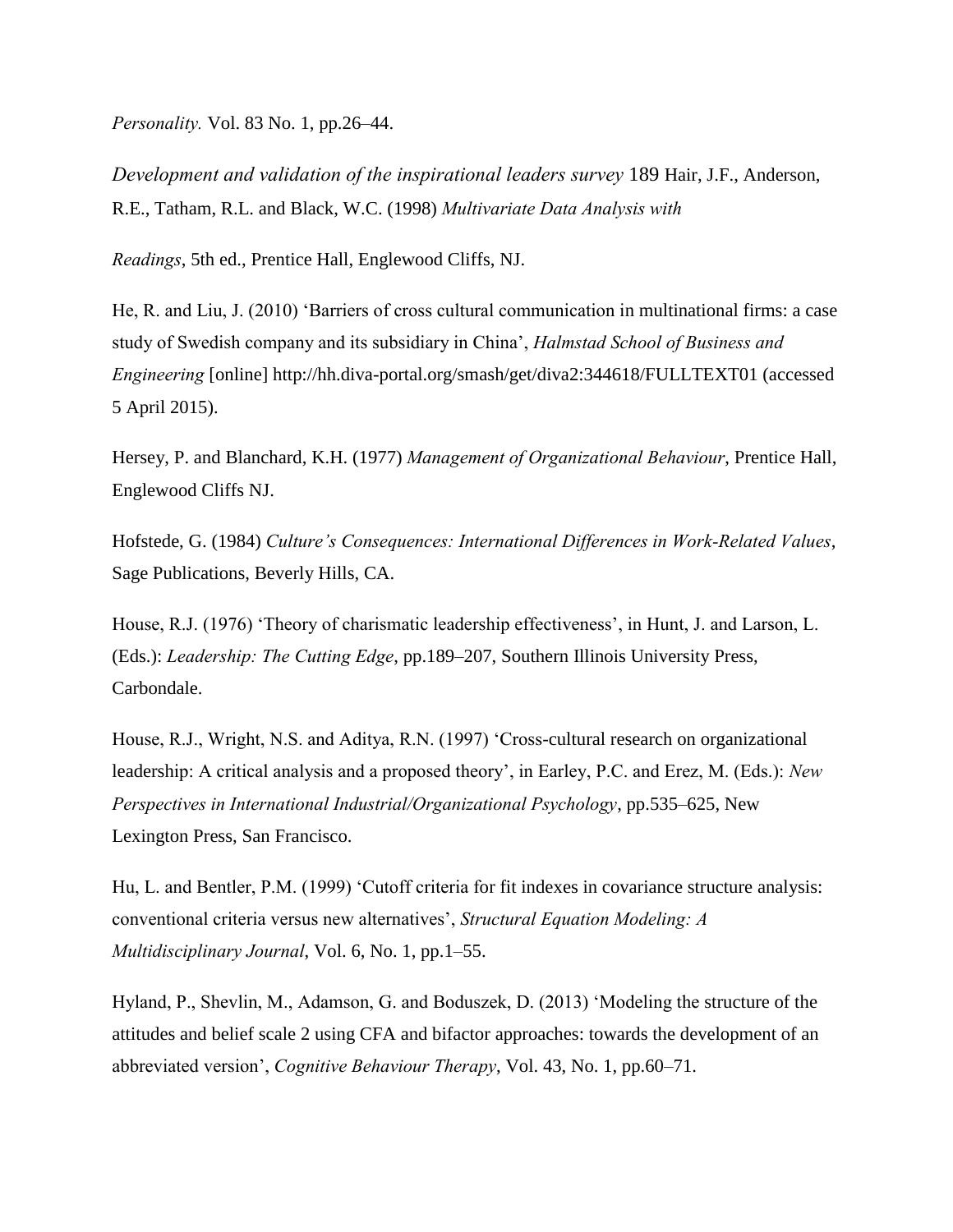International Business Machines Corporation (2012) *2012 IBM Annual Report*, International Business Machines Corporation, Armonk, NY.

Jones, G. (2002) 'Performance excellence: a personal perspective on the link between sport and business', *Journal of Applied Sport Psychology*, Vol. 14, No. 4, pp.268–281.

Jones, G. and Moorhouse, A. (2008) *Developing Mental Toughness: Gold Medal Strategies for Transforming your Business Performance*, 2nd ed., Spring Hill, Oxford, England.

Jones, G., Hanton, S. and Connaughton, D. (2002) 'What is this thing called mental toughness? An investigation of elite sport performers', *Journal of Applied Sport Psychology*, Vol. 14, pp.205–218, doi:10.1080/10413200290103509.

Jöreskog, K.G. and Sörbom, D. (1993) *LISREL 8: Structural Equation Modeling with the SIMPLIS Command Language*, Scientific Software International, Chicago, IL.

Kao, S-F. and Tsai, C-Y. (2016) 'Transformational leadership and athlete satisfaction: the mediating role of coaching competency', *Journal of Applied Sport Psychology*, Vol. 28, No. 4, pp.469–482.

Kline, P. (1994) *An Easy Guide to Factor Analysis*, Routledge, Oxon, England. Kouzes, J.M. and Posner, B.Z. (2002) *The Leadership Challenge*, 3rd ed., Jossey-Bass, San

Francisco, CA.

Kovjanic, S., Schuh, S.C., Jonas, K., van Quaquebeke, N. and van Dick, R. (2012) 'How do transformational leaders foster positive employee outcomes? A self-determination-based analysis of employees' needs as mediating links', *Journal of Organizational Behavior*, Vol. 33, pp.1031– 1052, doi: 10.1002/ job.1771.

Lee, H.B. and Comrey, A.L. (1979) 'Distortions in commonly used factor analytic procedure', *Multivariate Behavioral Research*, Vol. 14, No. 3, pp.301–321.

Lee, W.J., Lin, M.C. and Chu, C.J. (2013) 'The relationships among burnout, social support and intention to stay among caregivers in service agencies for the disabled', *Journal of Health Care*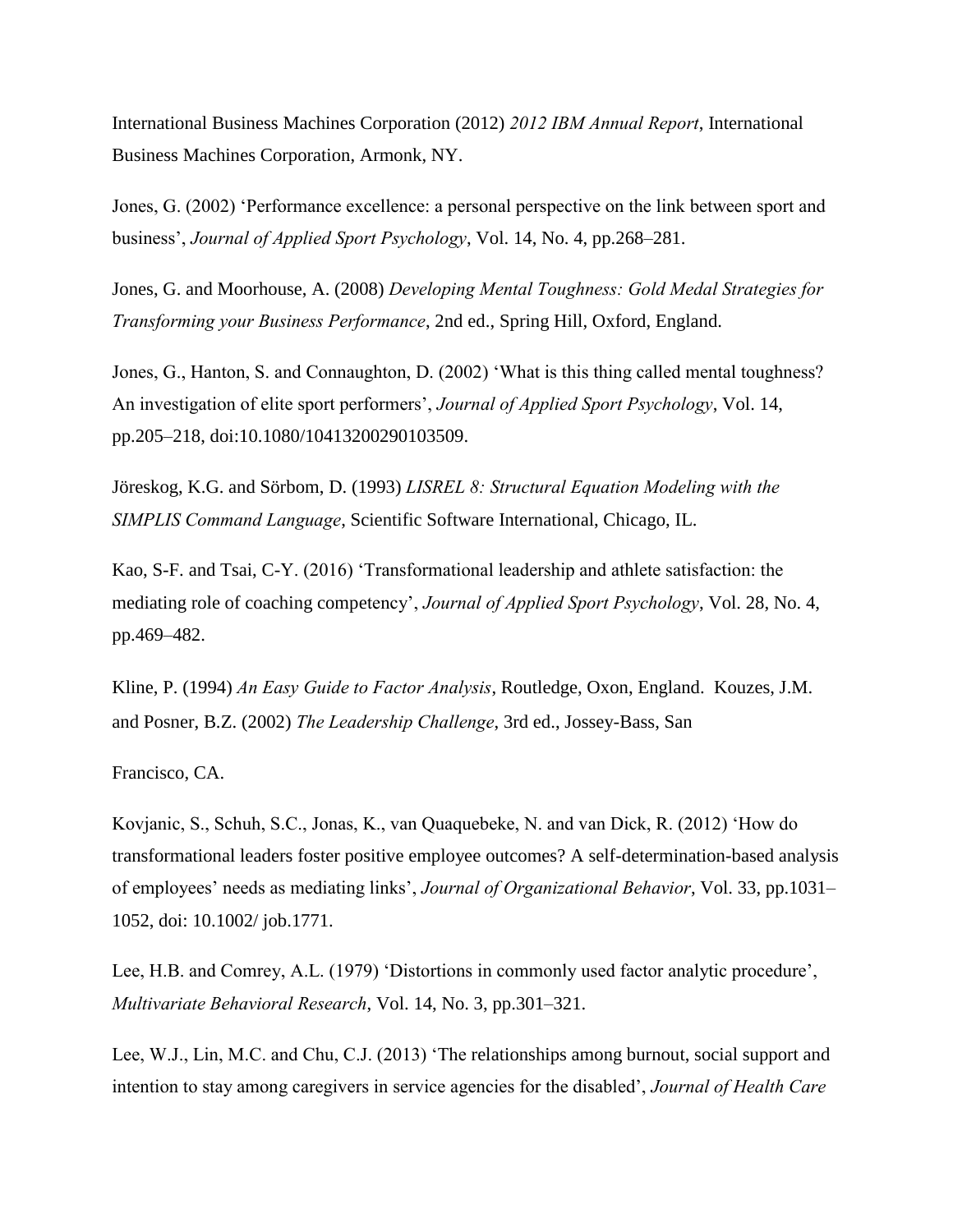*Management*, Vol. 14, No. 1, pp.38–54.

Linstone, H.A. and Turoff, M. (1975) *Delphi Method: Techniques and Applications*, Addison-Wesley Educational Publishers, Boston, MA.

190 *J. Pates et al.* Luthans, F. (2002) 'The need for and meaning of positive organizational behavior', *Journal of* 

*Organizational Behavior*, Vol. 23, No. 6, pp.695–706.

Luthans, F. and Avolio, B.J. (2003) 'Authentic leadership development', in Cameron, K.S., Dutton, J.E. and Quinn, R.E. (Eds.): *Positive Organizational Scholarship*, pp.241–258, Berrett-Koehler, San Francisco.

Luthans, F., Luthans, K. and Luthans, B. (2004) 'Positive psychological capital: going beyond human and social capital', *Business Horizons*, Vol. 47, No. 1, pp.45–50.

Mahoney, J., Ntoumanis, N., Mallett, C. and Gucciardi, D. (2014) 'The motivational antecedents of the development of mental toughness: a self-determination theory perspective', *International Review of Sport and Exercise Psychology*, Vol. 7, No. 1, pp.184–197, doi: 10.1080/1750984X.2014.925951.

Maslow, A. (1943) 'A theory of human motivation', *Psychological Review*, Vol. 50, pp.370–396. doi:10.1037/h0054346.

Mattie, P. and Munroe-Chandler, K. (2012) 'Examining the relationship between mental toughness and imagery use', *Journal of Applied Sport Psychology*, Vol. 24, No. 2, pp.144–156.

McGregor, D. (1960) *The Human Side of Enterprise*, McGraw Hill, New York.

Middleton, S.C., March, H.W., Martin, A.J., Richards, G.E. and Perry, C. (2004) Proceedings from

*the 3rd International Biennial SELF Research Conference: Discovering Mental Toughness: A Qualitative Study of Mental Toughness in Elite Athletes*, Berlin.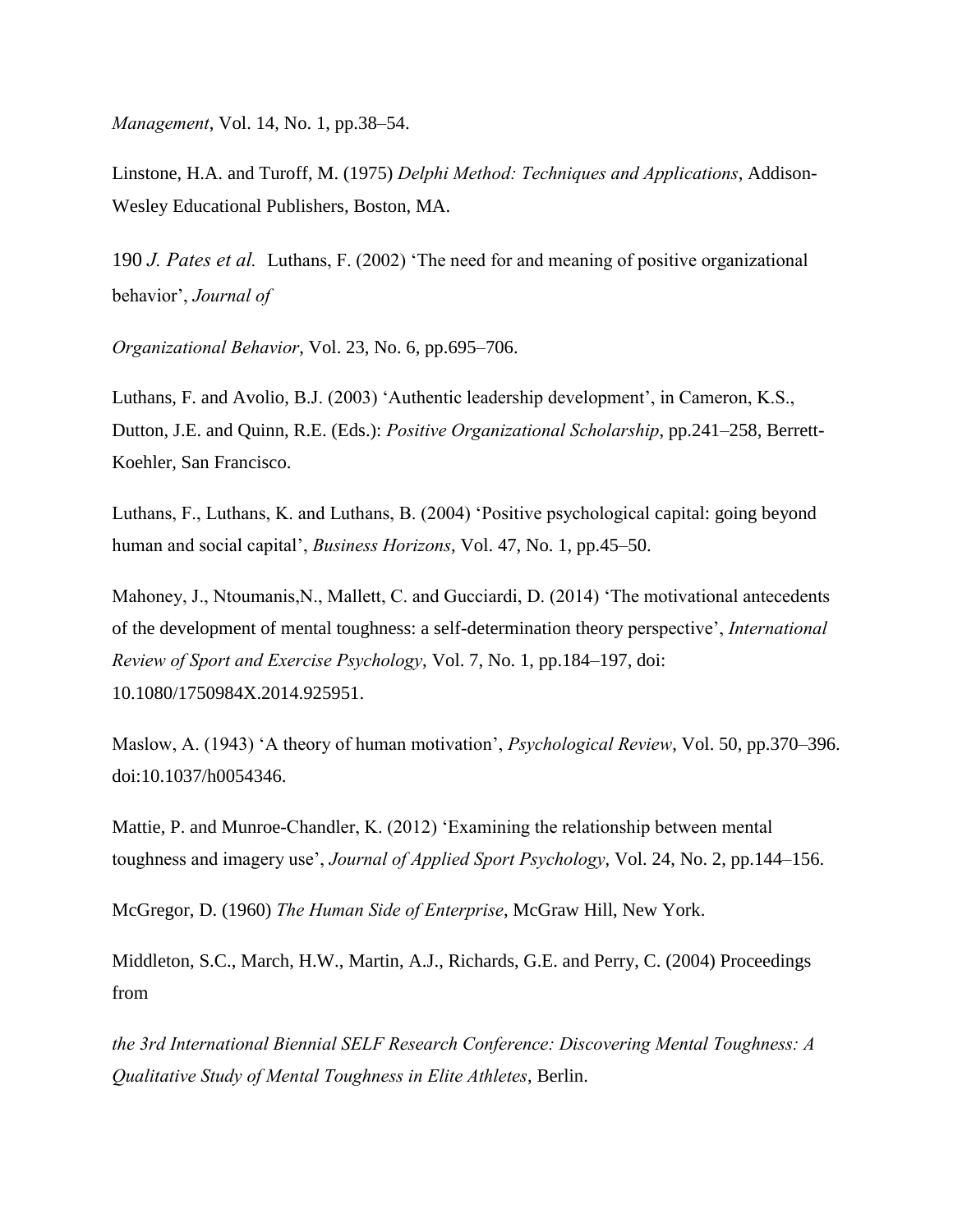Motowidlo, S.J., Martin, M.P. and Crook, A.E. (2013) 'Relations between personality, knowledge, and behavior in professional service encounters', *Journal of Applied Social Psychology*, Vol. 43, No. 9, pp.1851–1861.

Price, M.S. and Weiss, M.R. (2013) 'Relationships among coach leadership, peer leadership, and adolescent athletes' psychosocial and team outcomes: a test of transformational leadership theory', *Journal of Applied Sport Psychology*, Vol. 25, No. 2, pp.265–279.

Reise, S.P., Waller, N.G. and Comrey, A.L. (2000) 'Factor analysis and scale revision', *Psychological Assessment*, Vol. 12, No. 3, pp.287–297.

Rowold, J. (2006) 'Transformational and transactional leadership in martial arts', *Journal of Applied Sport Psychology*, Vol. 18, No. 4, pp.312–325.

Sarason, B.R., Shearin, E.N., Peirce, G.R. and Srason, I.G. (1987) 'Interrelationships of social support measures: theoretical and practical implications', *Journal of Personality and Social Psychology*, Vol. 52, No. 4, pp.813–832.

Schneider, B. (1987) 'The people make the place', *Personnel Psychology*, Vol. 40, No. 3, pp.437–453.

Seligman, M.E.P. (2002) *Authentic Happiness*, Free Press, New York. Seligman, M.E.P. and Csikszentmihalyi, M. (2000) 'Positive psychology', *American Psychologist*,

Vol. 55, No. 1, pp.5–14.

Sheldon, K.M. and Elliot, A.J. (1998) 'Goal striving, need satisfaction, and longitudinal wellbeing: the self-concordance model', *Journal of Personality and Social Psychology*, Vol. 76, pp.482–297, doi:10.1037/0022-3514.76.3.482.

Sheldon, K.M. and Houser-Marko, L. (2001) 'Self-concordance, goal attainment, and the pursuit of happiness: can there be an upward spiral?', *Journal of Personality and Social Psychology*, Vol. 80, No. 1, pp.152–165.

Sheldon, K.M. and Kasser, T. (1998) 'Pursuing personal goals: Skills enable progress but not all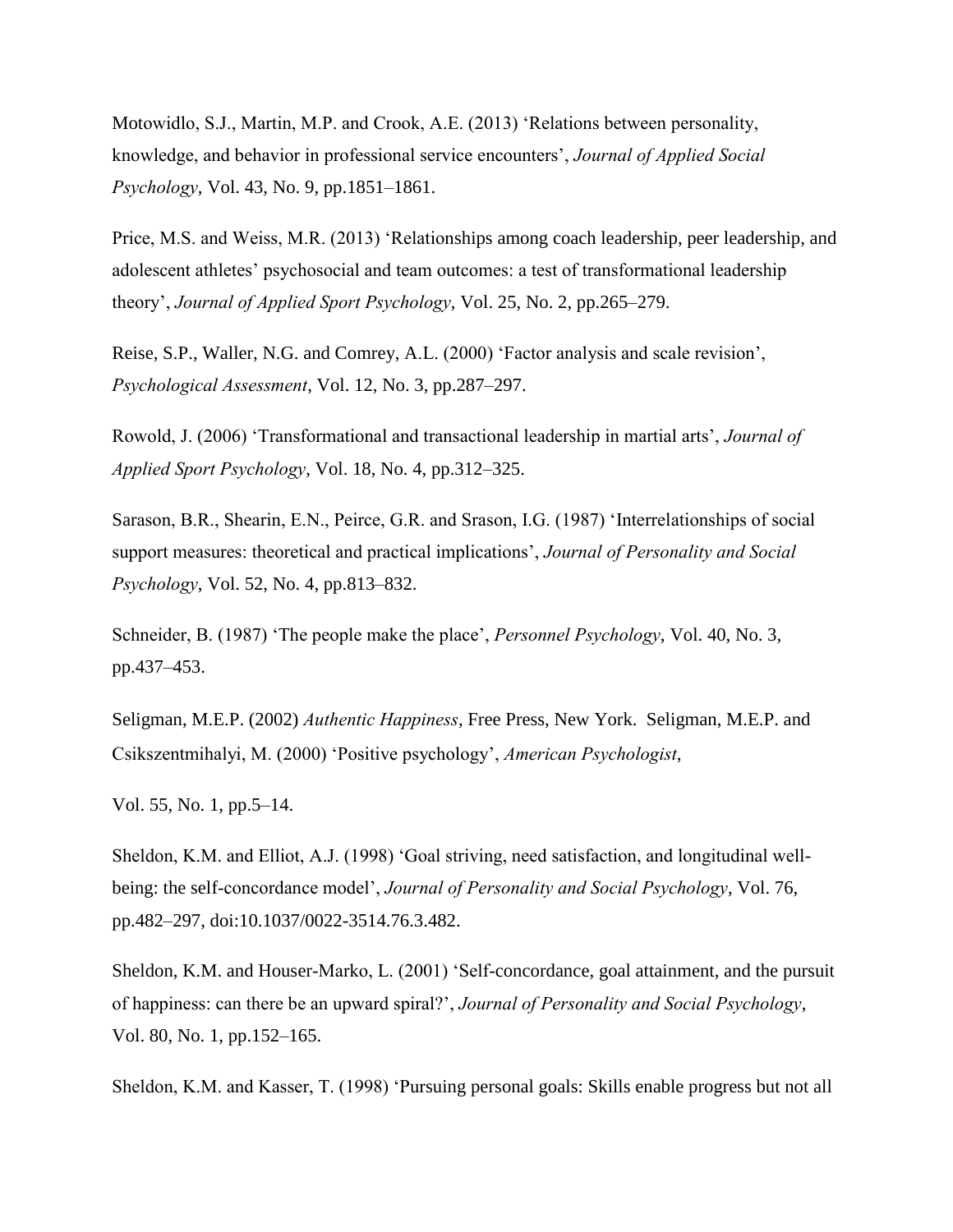progress is beneficial', *Personality and Social Psychology Bulletin*, Vol. 24, No. 12, pp.1319– 1331.

Smith, M.J., Arthur, C.A., Hardy, J., Callow, N. and Williams, D. (2013) 'Transformational leadership and task cohesion in sport: the mediating role of intrateam communication', *Psychology of Sport and Exercise*, Vol. 14, No. 2, pp.249–257.

Snyder, C.R. and Lopez, S.J. (Eds.) (2002) *Handbook of Positive Psychology*, Oxford University Press, Oxford, UK.

*Development and validation of the inspirational leaders survey* 191

Spector, P.E. and Fox, S. (2002) 'An emotion-centered model of voluntary work behavior: some parallels between counterproductive work behavior and organizational citizenship behavior', *Human Resource Management Review*, Vol. 12, No. 2, pp.269–292.

Spitzer, Q. and Evans, R. (1997) *Heads, You Win!: How the Best Companies Think*, Simon & Schuster, New York.

Steiger, J.H. (1990) 'Structural model evaluation and modification: an interval estimation approach', *Multivariate Behavioral Research*, Vol. 25, No. 2, pp.173–180.

Stevens, J.P. (1992) *Applied Multivariate Statistics for the Social Sciences*, 2nd ed., Lawrence Erlbaum, Hillsdale, NJ.

Stogdill, R. (1974) *Handbook of Leadership*, 1st ed., Free Press, New York.

Stone, D.N., Deci, E.L. and Ryan, R.M. (2009) 'Beyond talk: creating autonomous motivation through self-determination theory', *Journal of General Management*, Vol. 34, No. 3, pp.75–91.

Tanaka, J.S. (1987) ''How big is big enough?' Sample size and goodness of fit in structural equation models with latent variables', *Child Development*, Vol. 58, No. 1, pp.134–146.

Thrash, T.M. and Elliot, A.J. (2003) 'Inspiration as a psychological construct', *Journal of Personality and Social Psychology,* Vol. 84 No. 4, pp.871–889.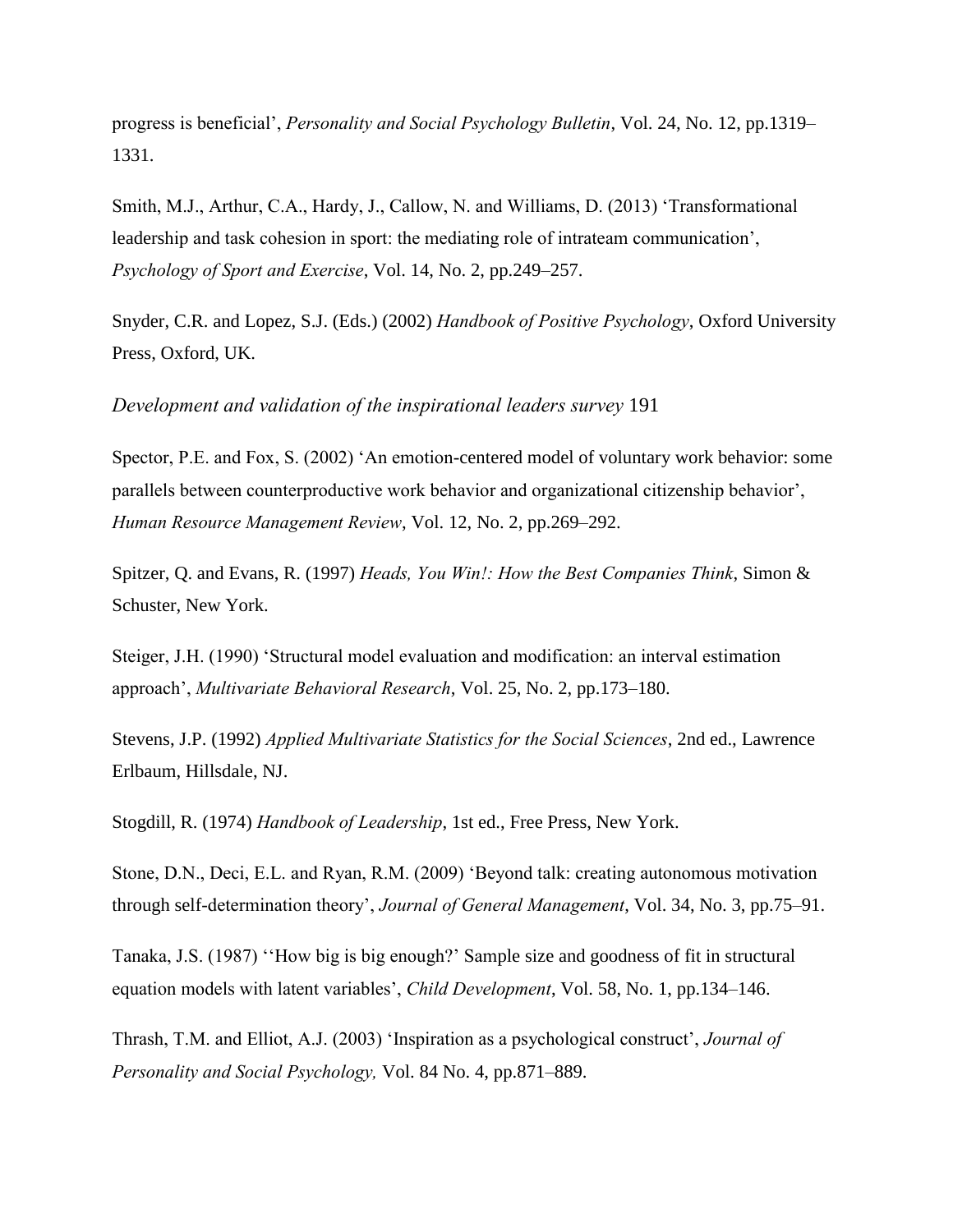Tucker, L.R. and Lewis, C. (1973) 'A reliability coefficient for maximum likelihood factor analysis', *Psychometrika*, Vol. 38, No. 1, pp.1–10.

Tucker, S., Tucker, N., Barling, J. and McEvoy, M. (2010) 'Transformational leadership and childrens' aggression in team settings: A short-term longitudinal study', *The Leadership Quarterly*, Vol. 21, No. 3, pp.389–399.

Velicer, W.F. and Jackson, D.N. (1990) 'Component analysis versus common factor analysis: Some issues in selecting an appropriate procedure', *Multivariate Behavioral Research*, Vol. 25, No. 1, pp.1–28.

Warrilow, S. (2012) *Transformational Leadership Theory – The 4 Key Components in Leading Change & Managing Change* [online] http://EzineArticles.com/?expert=Stephen\_Warrilow (accessed 15 March 2013).

Weinberg, R. (2010) *Mental Toughness in Sport, Business and Life*, AuthorHouse, Bloomington, IN.

Weinberg, R., Butt, J. and Culp, B. (2011) 'Coaches' views of mental toughness and how it is built', *International Journal of Sport and Exercise Psychology*, Vol. 9, pp.156–172, doi:10.1080/ 1612197X.2011.567106.

Weymes, E. (2002) 'Relationships not leadership sustain successful organisations', *Journal of Change Management*, Vol. 3, No. 4, pp.319–331.

Young, M.S. (1992) 'A framework for successful adoption and performance of Japanese manufacturing practices in the United States', *The Academy of Management Review*, Vol. 17, No. 4, pp.677–700.

Yukl, G. (1999) 'An evaluation of the conceptual weaknesses in transformational and charismatic leadership theories', *Leadership Quarterly*, Vol. 10, No. 2, pp.285–305.

Zacharatos, A., Barling, J. and Kelloway, E.K. (2000) 'Development and effects of transformational leadership in adolescents', *The Leadership Quarterly*, Vol. 11, No. 2, pp.211– 226.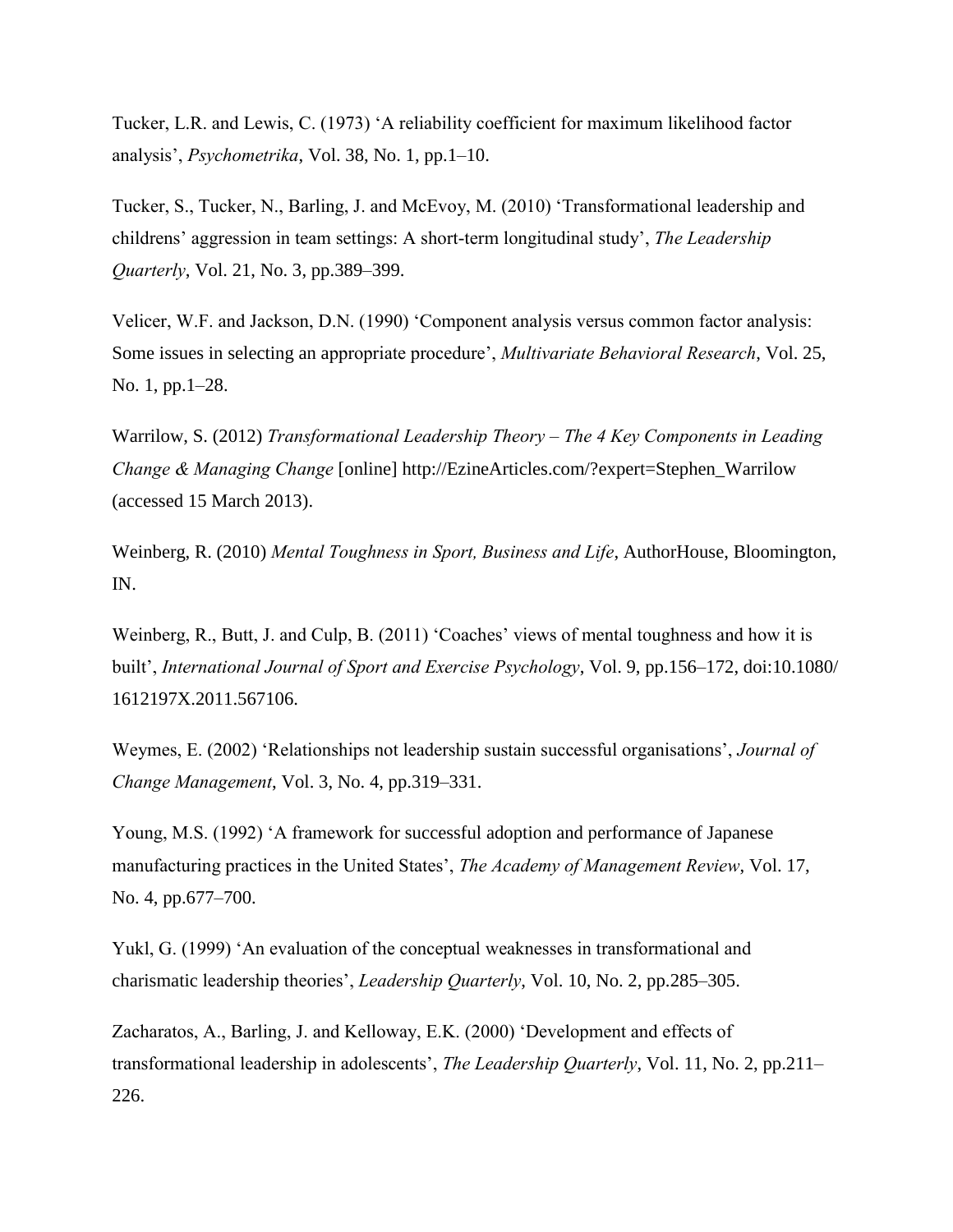Zenger, J.H., Folkman, J.R., Sherwin Jr., R.H. and Steel, B.A. (2012) *How to be Exceptional: Drive Leadership Success by Magnifying your Strengths*, McGraw-Hill, New York, NY.

Zwick, W.R. and Velicer, W.F. (1986) 'Comparison of five rules for determining the number of components to retain', *Psychological Bulletin*, Vol. 99, No. 3, pp.432–442.

## **Appendix**

### *The ILS*

Here are a number of characteristics that may or may not apply to you. For example, do you agree that you are someone who is ambitious? Please write a number next to each statement to indicate the extent to which you agree or disagree with that statement.

|                                                    | Disagree Disagree a little Neither agree Agree a little |             |                | Agree |
|----------------------------------------------------|---------------------------------------------------------|-------------|----------------|-------|
|                                                    |                                                         | or disagree |                |       |
| $\mathbf{1}$                                       | 2                                                       | 3           | $\overline{4}$ | 5     |
| I see myself as someone who                        |                                                         |             |                |       |
| 1 Has the desire to achieve success                |                                                         |             |                |       |
| 2 Is determined to achieve a goal                  |                                                         |             |                |       |
| 3 Is passionate about work                         |                                                         |             |                |       |
| 4 Is committed to achieving a goal                 |                                                         |             |                |       |
| 5 Is hardworking                                   |                                                         |             |                |       |
| 6 Offers stability and direction to your team      |                                                         |             |                |       |
| 7 Provides your team with hope for a better future |                                                         |             |                |       |